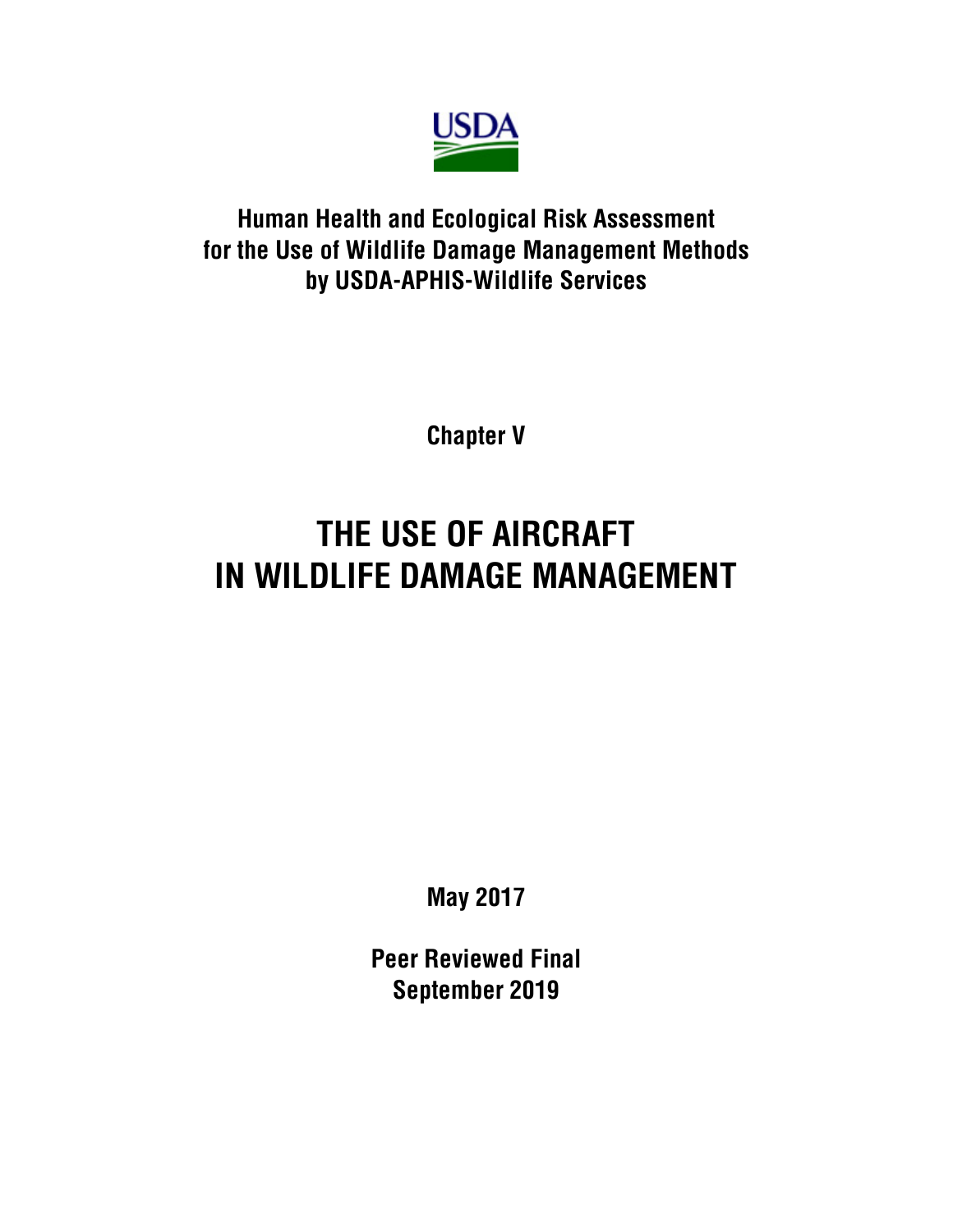# **THE USE OF AIRCRAFT IN WILDLIFE DAMAGE MANAGEMENT**

# **EXECUTIVE SUMMARY**

Aircraft are used by the USDA-APHIS-Wildlife Services (WS) Program for specific wildlife damage management (WDM) projects such as shooting, tranquilizing, hazing, or surveying wildlife that are causing damage to property, agriculture, and natural resources or protecting human health and safety. Additionally, WS uses aircraft to deliver vaccines and baits where appropriate. WS use aircraft annually about 14,000 hours. Most WS activities that involve the use of aircraft are for coyotes and feral swine damage management operations (~70%).

Potential human health and environmental risks from the proposed use of aircraft by WS has been evaluated by APHIS and determined that the risks to human health and the environment are minimal, well within the norms of associated risks. Issues pertaining to the use of aircraft are discussed in the following risk assessment. WS pilots and crewmembers are trained and certified in low level flight safety to ensure operations are conducted as safely as possible. To ensure safety, WS established an Aviation Training and Operations Center to help train agency and contract pilots as well as the crewmembers in a variety of measures to reduce accidents and other problems associated with flying. These measures have been in place for several years and increased safety of the WS aviation personnel.

### **Table of Contents**

| 2 HAZARDS |    |
|-----------|----|
|           |    |
|           |    |
|           |    |
|           |    |
|           |    |
|           |    |
|           |    |
|           |    |
|           |    |
|           |    |
|           |    |
|           |    |
|           |    |
|           |    |
|           |    |
|           |    |
|           | 25 |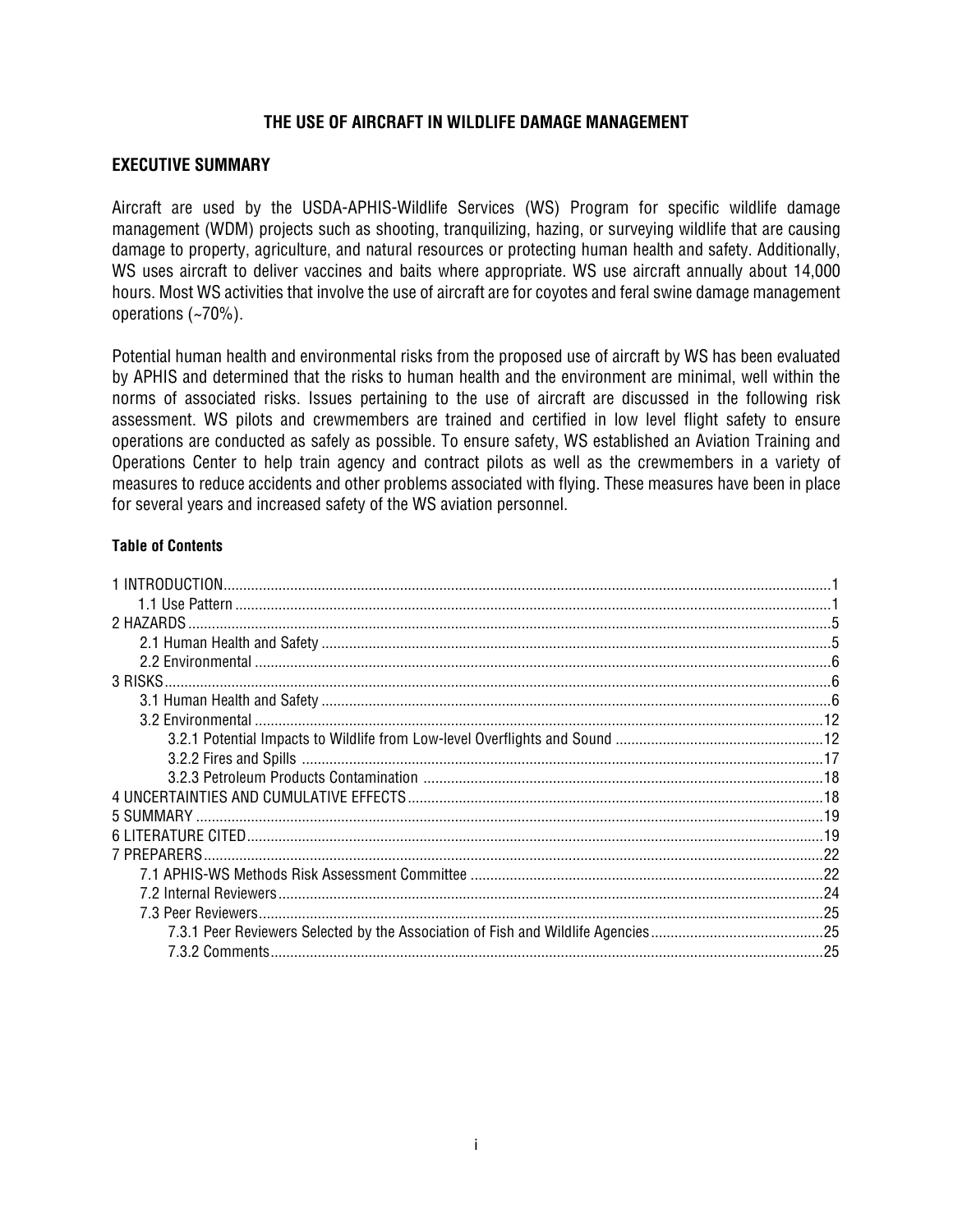# **1 INTRODUCTION**

The U.S. Department of Agriculture (USDA), Animal and Plant Health Inspection Service (APHIS), Wildlife Services (WS) Program uses aircraft, both fixed-wing and rotary-wing (helicopters), in several wildlife damage management (WDM) activities including hunting, surveying, monitoring (e.g., radio telemetry), harassment (dispersing), capturing (e.g., tranquilizing with dart guns, capturing with net guns, or round-ups usually by herding into large corral traps), and bait drops.

WS aerial operations are conducted with agency-owned aircraft crewed by WS employees and with private aircraft/crew hired under contract by WS. WS has owned an average of 34 fixed-wing and 12 rotary winged aircraft and contracted the use of [1](#page-2-0)9 fixed-wing and 10 rotary-winged aircraft for FY11<sup>1</sup> through FY15. The most frequent aircraft used in aerial shooting and harassment are the fixed-wing aircraft Piper PA-18 Super Cub and CubCrafters CC-18 Top Cub and rotary-wing Hughes MD500 and Bell 206. Capturing usually involves only the MD500 and Bell 206 helicopters. Surveying and monitoring are done with the same aircraft, but also may include the Cessna 172 Skyhawk. Bait drops, thus far, have been completed with the Beechcraft King Air C-90.

# **1.1 Use Pattern**

l

WS aircraft use increased in 2011 to assist with a National Feral Swine Program initiated to reduce feral swine damage throughout the United States. On average, WS annually flew aircraft 14,328 hours for FY11 to FY15; aerial shooting, tranquilizing, and bait drops accounted for the most time annually averaging 11,149 hours, followed by ferrying at 1,705 hours, surveying at 997 hours, training at 331 hours, maintenance flights at 91 hours, radio telemetry at 22 hours, emergency response, search and rescue, and accident investigations at 16 hours, and hazing at 7 hours (Table 1). WS annually averaged 16,843 work tasks<sup>[2](#page-2-1)</sup> for all activities (Table 1). Of these, 10,037 were associated with aerial activities where an animal was taken, captured, or hazed. This included the lethal removal of 41,747 animals from aerial shooting, the capture and radio collaring of an average of one animal, the dispersal of 540 animals, and the surveying/monitoring 2,877 animals (Table 2) $^{\rm 3}$  $^{\rm 3}$  $^{\rm 3}$ . No nontarget animals were taken from FY11 to FY15. Additionally, WS used aircraft to aerially drop an annual average of 3.55 million rabies vaccine baits and 7,655 acetaminophen baits.

Aerial shooting (*i.e*., shooting a firearm from an aircraft) is the most common use of aircraft in the WS program. From FY11 to FY15, WS annually averaged the take of 41,747 animals during 7,066 work tasks associated with aerial shooting (Table 2). Aerial shooting is typically used to remove coyotes $^{\rm 4}$  $^{\rm 4}$  $^{\rm 4}$ , feral swine, gray wolves, red fox, and bobcats. WS used aerial shooting for FY11 through FY15 to primarily take coyotes (65% of lethal take) and feral swine (34%). Additionally 7 other predators and 5 other hoofed mammals were taken; these additional species may be removed when requested by the property owner or manager and after coordination with the appropriate state or federal wildlife management agency. The primary use of aerial shooting is to control livestock losses from coyotes and to prevent damage to agricultural property and natural

<span id="page-2-0"></span> $1$  FY11 equals the federal Fiscal Year 201 which is October 1, 2010-September 30, 2011 (the year is denoted by FY11, FY12, and so on and is the federal Fiscal Year for 2011, 2012, and so on.

<span id="page-2-1"></span> $2$  A Work Task is defined as a visit to a property, or a portion of it, where a WS employee conducts field work. However, duration is not taken into account and, thus, a Work Task could be 10 minutes to 10 hours in duration.

<span id="page-2-2"></span><sup>&</sup>lt;sup>3</sup> Table 1 and Table 2 have different numbers of work tasks. Table 1 includes work tasks without an animal taken, but were actively searching for unknown target animals whereas Table 2 only includes work tasks where an animal was taken and the target was known. The MIS cannot differentiate by target species unless an animal was taken.

<span id="page-2-3"></span><sup>&</sup>lt;sup>4</sup> See the Risk Assessment Introduction (Chapter 1) for scientific names of animals. These will only be given if they are not used in that Chapter.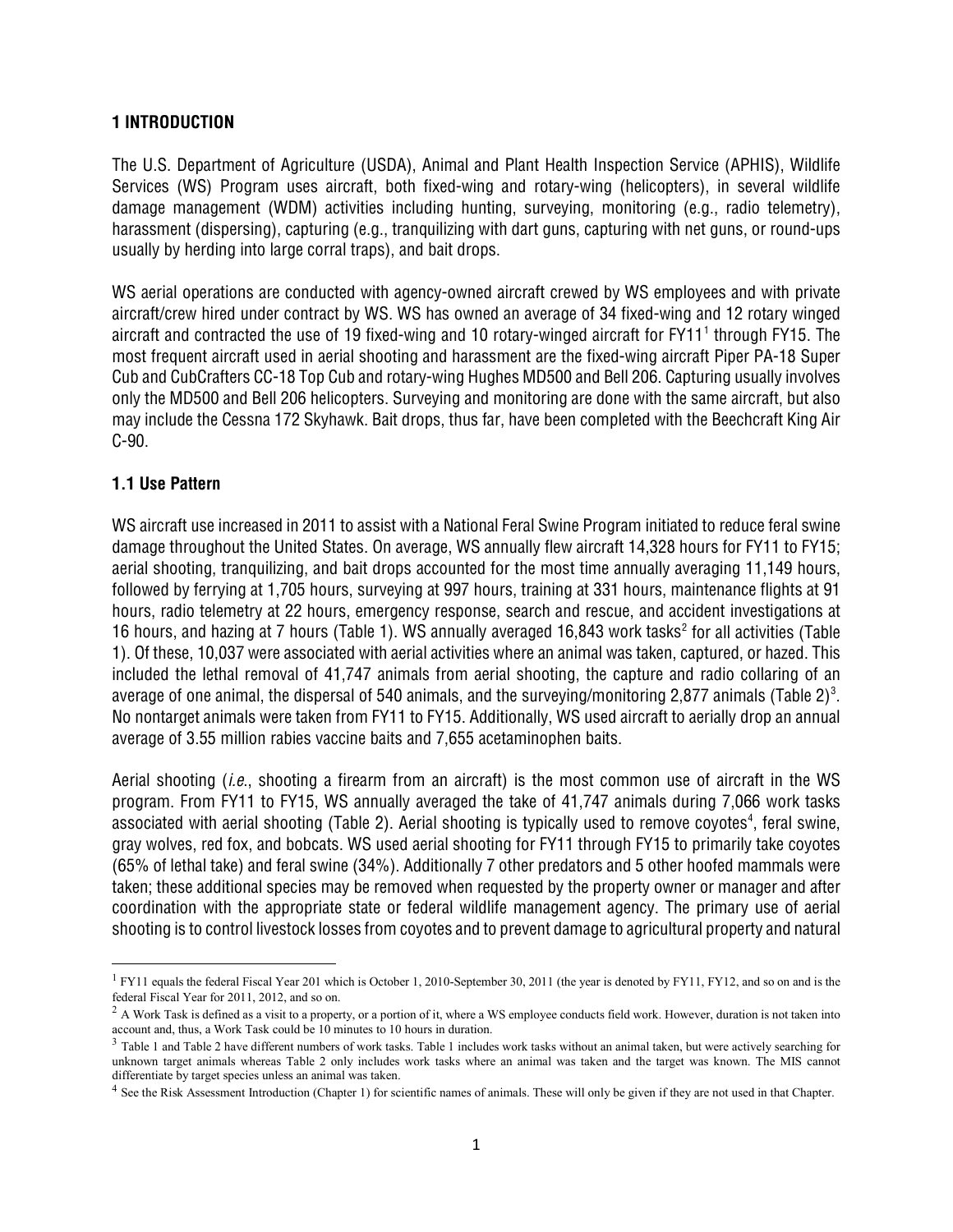resources from feral swine. It can be especially effective in removing coyotes, feral swine, and other animals that have become "*bait-shy*" to trap sets or animals not susceptible to calling, dispersal shooting, or other WDM methods. Cain *et al*. (1972) rated aerial shooting as "*very good*" in effectiveness for problem solving, safety, and lack of adverse environmental impacts. Connolly and O'Gara (1987) documented the efficacy of aerial shooting in taking confirmed sheep-killing coyotes. Wagner and Conover (1999) reported that aerial shooting reduced sheep losses to coyotes. Gantz and Knowlton (2005) determined that the removal of coyotes from high elevation areas was an effective method of reducing sheep losses for the following summer because territorial pairs were more likely to be taken, which are the coyotes that would be more apt to be involved in killing sheep. Aerial shooting is one of the preferred damage management methods for reducing feral swine damage as well, in that local swine populations can be removed quickly when weather and habitat conditions are favorable (Saunders 1993, Steen 2006). Nonnative species eradication programs such as the removal of feral swine (Parkes et al. 2010), goats (Campbell and Donlan 2005, Cruz et al. 2009, Beauchamp et al. 2011), and donkeys (*Equus asinus*) (Carrion et al. 2007) using aerial shooting as the primary method of removal, especially from islands, have been ecologically beneficial and relatively inexpensive (Carrion et al. 2011). WS has used fixed- and rotary-wing aircraft for aerial shooting for over sixty years with no known significant adverse impacts on any native wildlife populations. WS conducts aerial activities over areas with signed Work Initiation Documents for Wildlife Damage Management (WS Form 12A) or where a Work Plan (e.g., U.S. Forest Service (USFS) and Bureau of Land Management lands) is in place and concentrates efforts during certain times of the year and to specific areas. WS flies very little over any one property in any given year.

| ANNUAL AVERAGE AIRCRAFT USE FOR VARIOUS ACTIVITIES BY WS FOR FY11-FY15 |                       |                   |  |  |  |  |  |
|------------------------------------------------------------------------|-----------------------|-------------------|--|--|--|--|--|
| <b>Activity</b>                                                        | <b>Aircraft Hours</b> | <b>Work Tasks</b> |  |  |  |  |  |
| <b>Wildlife Management Activities</b>                                  |                       |                   |  |  |  |  |  |
| Aerial Shooting/Tranquilizing/Bait Drops                               | 11,149                | 10,865            |  |  |  |  |  |
| <b>Wildlife Surveys</b>                                                | 997                   | 364               |  |  |  |  |  |
| Radio Telemetry                                                        | 22                    | 10                |  |  |  |  |  |
| <b>Wildlife Hazing</b>                                                 |                       | 3                 |  |  |  |  |  |
| <b>Other Activities</b>                                                |                       |                   |  |  |  |  |  |
| Ferry                                                                  | 1,705                 | 5,458             |  |  |  |  |  |
| Training                                                               | 331                   | 21                |  |  |  |  |  |
| Maintenance                                                            | 91                    | 52                |  |  |  |  |  |
| Emergency Response & Search/Rescue                                     | 16                    | 70                |  |  |  |  |  |
| <b>TOTAL</b>                                                           | 14,328                | 16,843            |  |  |  |  |  |

Table 1. The average annual hours flown by aircraft and its various categories. Included are the work tasks for the various activities as well.

Aerial shooting is a species-selective method with only a minimal potential for misidentification, and can be used for immediate response to reduce livestock and natural resource losses, and protect and human health and safety. WS uses shotguns for aerial shooting, but rifles may be used selectively in the future as well for certain target species, primarily from helicopters. Aerial shooting success may be affected by a number of variables such as weather, terrain, snow cover, and vegetative cover (Mason et al. 2002). Fixed-wing aircraft are most frequently used in flat and gently rolling terrain whereas helicopters, with better maneuverability, have greater utility and are safer over rugged terrain and brushy or timbered areas. In broken timber or deciduous cover, aerial shooting is more effective in winter when leaves have fallen and snow cover improves visibility. WS Aviation and Safety and Operations Directive (WS Directive 2.620) and guidance within the WS Aviation Operations and Safety Manual prescribes the minimum safety and operations standards for WS aerial operations. Pilots and aircraft must be certified under established WS program procedures and only certified WS employees are approved as crewmembers. WS Policy requires that all WDM aerial operations are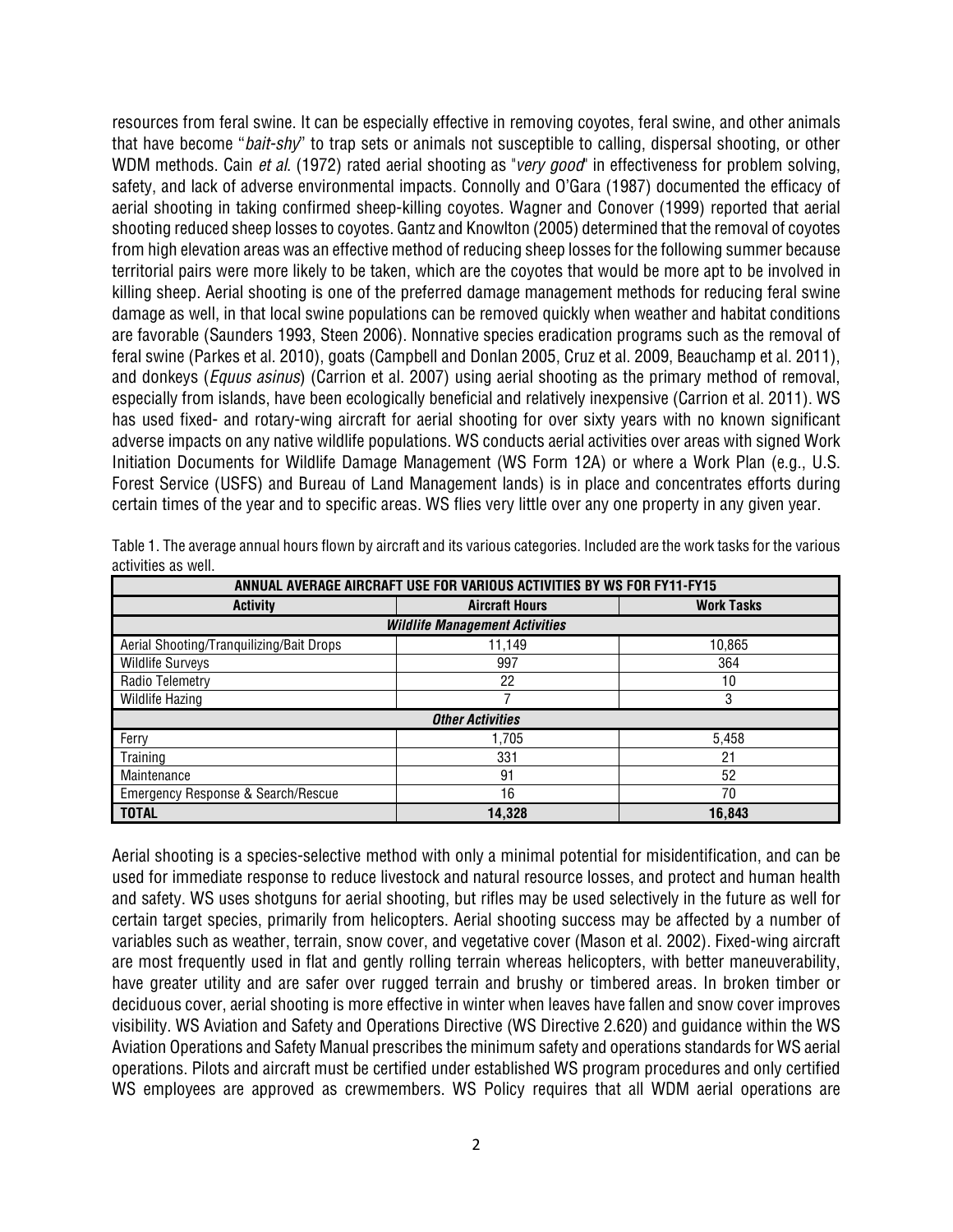conducted in conjunction with a ground crew or responsible WS point of contact. Ground crews are used with aerial operations for safety reasons and to assist locating and recovering target animals, as necessary. Ground crews can improve the effectiveness of aerial shooting by locating target animal (e.g., howling for coyotes and listening for a response) and safety such as assisting in watching for people, obstructions, and other environmental conditions (Mason et al. 2002).

WS also uses aircraft, primarily helicopters, to capture animals either by using tranquilizer dart or net guns, or herding them into corrals or other enclosures (herd traps). WS has not been involved in the use of herd traps recently, but could if there is a need in the future. The use of these other methods, namely tranquilizer and net guns, and corral traps, is covered in the Immobilization and Euthanasia Drug and Cage Trap Risk Assessments, but the hazards associated with flying are discussed here. For FY11 through FY15, WS only used tranquilizer dart guns from helicopters for an annual average of 1 work task capturing and radio-collaring 1 wolf (Table 2).

Aerial harassment through low-level flights is used to frighten wildlife from an area and prevent damage to agriculture and natural resources. WS has used aerial harassment infrequently with an annual average of 2 work tasks associated with its use to disperse elk for FY11 through FY15 (Table 2).

Aerial surveying is a commonly used tool for evaluating and monitoring damage, establishing wildlife population estimates, aerial photography, and determining locations of various species of wildlife or their sign. Aircraft play an important role in the management of various wildlife species for many agencies. Resource management agencies rely on low flying aircraft to monitor the status of many animal populations, including large mammals (Lancia et al. 2000), birds of prey (Fuller and Mosher 1987), waterfowl (Bellrose 1976), and colonial waterbirds (Speich 1986). Many flights to survey animals are conducted in preselected routes. Aerial surveying also includes the use of radio telemetry, a technology used in research projects to study the movements of various wildlife species (Gilmer et al. 1981, Millspaugh et al. 2012). Biologists will frequently place radio-transmitting collars on selected individuals of a species and then monitor their movements over a specified period. Whenever possible, the biologist attempts to locate the research subject using a hand-held antennae and radio receiver on the ground, but occasionally animals will travel long distances or into rugged terrain that prevent biologists from locating the animal from the ground. In these situations, WS can use either fixed wing aircraft or helicopters to conduct telemetry and locate the specific animal. WS also uses radio telemetry in conjunction with the "Judas Technique" (McIlroy and Gifford 1997) which involves use of radio collared feral swine sows to lead WS' personnel to additional animals. WS and contract aircraft are then used to locate and euthanize these animals.

WS used aerial surveying between FY11 and FY15, including radio-telemetry, to monitor wildlife populations or their damage for feral swine, coyotes, wolves, grizzly bear, mule deer, white-tailed deer, beaver, greater sage-grouse, and double-crested cormorants. As with aerial shooting, the WS Directive 2.620 on aircraft-use helps ensure that aerial surveys are conducted in a safe and environmentally sound manner, in accordance with Federal and State laws. Pilots and aircraft must also be certified under established WS program procedures and policies. From FY11 to FY15, WS conducted an annual average of 364 work tasks associated with aerial surveying (Table 2). Additionally, WS is investigating the potential use of drones for feral swine surveying. A private company in New Mexico is offering drone services which are being used occasionally by other state and federal agencies. WS could possibly work with the company and other agencies to use drones to survey for species such as feral swine, especially in areas where they are believed to be eradicated and the area needs to be monitored for their presence. The use of drones could minimize human injury or death risk by reducing the number of hours WS personnel spend in aircraft. Additionally, drones are less expensive than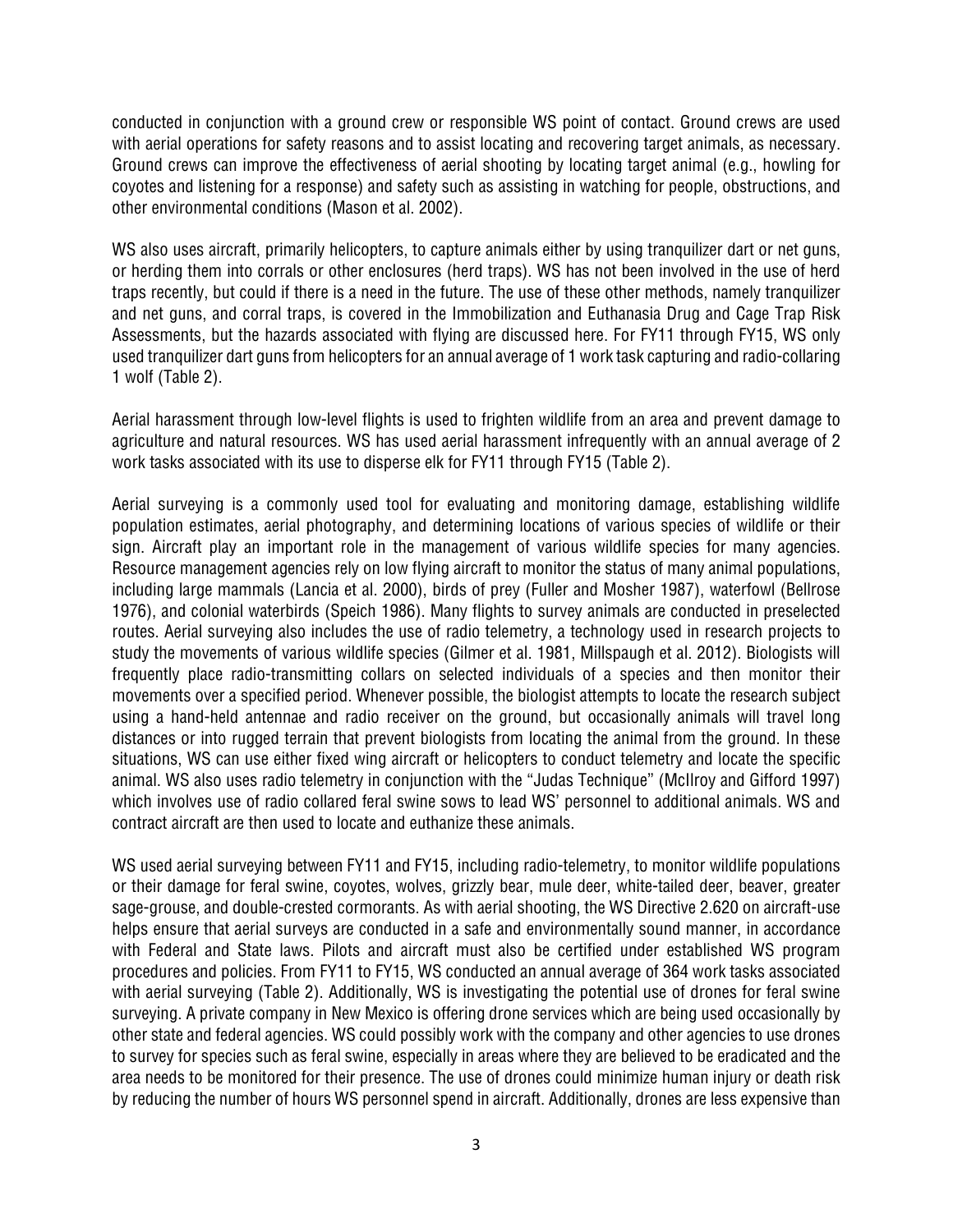turbine helicopters and have the advantage of using forward-looking infrared, night vision, and other technology.

| <b>Species</b>                                                        | Ave. Annual<br><b>Number</b> | Ave. Work<br>Tasks/FY**                     | <b>Percent of Work</b><br><b>Tasks</b>                              | <b>Ave Hours</b><br><b>Flown</b> | <b>Percent of Hours</b><br><b>Flown</b> |  |  |
|-----------------------------------------------------------------------|------------------------------|---------------------------------------------|---------------------------------------------------------------------|----------------------------------|-----------------------------------------|--|--|
| <b>Aerial Shooting (killed)</b>                                       |                              |                                             |                                                                     |                                  |                                         |  |  |
| <b>Bobcat</b>                                                         | 61                           | 44                                          | 0.6%                                                                | 83.9                             | 0.7%                                    |  |  |
| Mountain Lion                                                         | 0.2                          | 0.2                                         | $< 0.0\%$                                                           | $\overline{0.2}$                 | $50.0\%$                                |  |  |
| Coyote                                                                | 27,124                       | 6,301                                       | 84.0%                                                               | 8,491.8                          | 72.3%                                   |  |  |
| Gray Wolf                                                             | 84                           | 64                                          | 0.9%                                                                | 150.8                            | 1.3%                                    |  |  |
| Red Fox                                                               | 79                           | 62                                          | 0.8%                                                                | 83.2                             | 0.7%                                    |  |  |
| Gray Fox                                                              | 5                            | 3                                           | $50.0\%$                                                            | 7.5                              | 0.1%                                    |  |  |
| <b>Black Bear</b>                                                     | 0.2                          | 0.2                                         | $< 0.0\%$                                                           | 0.2                              | $< 0.0\%$                               |  |  |
| Raccoon                                                               | 0.4                          | 0.2                                         | $< 0.0\%$                                                           | 0.8                              | $< 0.0\%$                               |  |  |
| Feral Swine*                                                          | 14,372                       | 589                                         | 7.8%                                                                | 1,203.2                          | 10.2%                                   |  |  |
| Moose                                                                 | 0.4                          | 0.2                                         | $< 0.0\%$                                                           | 1.0                              | $< 0.0\%$                               |  |  |
| Mule Deer                                                             | 6                            | 0.6                                         | $< 0.0\%$                                                           | 2.6                              | $< 0.0\%$                               |  |  |
| White-tailed Deer                                                     | 1                            | 0.8                                         | $50.0\%$                                                            | 1.8                              | $< 0.0\%$                               |  |  |
| Feral Goat*                                                           | 8                            | 0.2                                         | $50.0\%$                                                            | 1.0                              | $50.0\%$                                |  |  |
| <b>Bighorn Sheep</b>                                                  | 6                            | 0.4                                         | $< 0.0\%$                                                           | 1.5                              | $< 0.0\%$                               |  |  |
| <b>Total</b>                                                          | 41,747                       | 7,066                                       | 94%                                                                 | 10,029.5                         | 85%                                     |  |  |
| Aerial Capture with Tranquilizer Gun (captured, collared, & released) |                              |                                             |                                                                     |                                  |                                         |  |  |
| Gray Wolf                                                             |                              |                                             | $< 0.0\%$                                                           | 2.3                              | $< 0.0\%$                               |  |  |
| <b>Total</b>                                                          | $\overline{1}$               | 1                                           | 0%                                                                  | 2.3                              | 0%                                      |  |  |
|                                                                       |                              | Aerially Dispersed from Damage Site (hazed) |                                                                     |                                  |                                         |  |  |
| Elk                                                                   | 540                          | 3                                           | $< 0.0\%$                                                           | 4.3                              | $< 0.0\%$                               |  |  |
| Total                                                                 | 540                          | $\overline{3}$                              | 0%                                                                  | 4.3                              | 0%                                      |  |  |
|                                                                       |                              |                                             | Aerial Survey including Wildlife Counts, Radio Telemetry (surveyed) |                                  |                                         |  |  |
| Coyotes                                                               | 14                           | 0.6                                         | $50.0\%$                                                            | 0.9                              | $< 0.0\%$                               |  |  |
| <b>Gray Wolf</b>                                                      | $\overline{56}$              | 33                                          | 0.4%                                                                | 44.3                             | 0.4%                                    |  |  |
| Grizzly Bear                                                          | $\overline{0.2}$             | $\overline{0.2}$                            | $< 0.0\%$                                                           | 0.4                              | $< 0.0\%$                               |  |  |
| Feral Swine*^                                                         | 254                          | 254                                         | 3.4%                                                                | 817.3                            | 7.0%                                    |  |  |
| Mule Deer                                                             | 412                          | 1                                           | $50.0\%$                                                            | $\overline{7.3}$                 | 0.1%                                    |  |  |
| White-tailed Deer                                                     | 78                           | 1                                           | $< 0.0\%$                                                           | 2.2                              | $< 0.0\%$                               |  |  |
| Beaver                                                                | 367                          | $\overline{22}$                             | 0.3%                                                                | 68.2                             | 0.6%                                    |  |  |
| Greater Sage-Grouse                                                   | 234                          | $\overline{51}$                             | 0.7%                                                                | 49.6                             | 0.4%                                    |  |  |
| Double-crested Cormorant                                              | 1,462                        | $\mathbf{1}$                                | $< 0.0\%$                                                           | 7.0                              | 0.1%                                    |  |  |
| <b>Total</b>                                                          | 2,877                        | 364                                         | 5%                                                                  | 997.2                            | 8%                                      |  |  |
| Aerial Drop (disease management, bait distribution)                   |                              |                                             |                                                                     |                                  |                                         |  |  |
| <b>Bait Type</b>                                                      | <b>Baits Dropped</b>         | <b>Work Tasks</b>                           | % of WTs                                                            | <b>Hours</b>                     | % of Hours                              |  |  |
| Rabies Vaccine Baits                                                  | 3,550,607                    | 63                                          | 0.8%                                                                | 711.0                            | 6.0%                                    |  |  |
| Acetaminophen Baits                                                   | 7,655                        | $\overline{7}$                              | 0.1%                                                                | 9.4                              | 0.1%                                    |  |  |
| <b>Total</b>                                                          | N/A                          | 70                                          | 1%                                                                  | 720.4                            | 6%                                      |  |  |
| <b>GRAND TOTAL</b>                                                    | N/A                          | 7,504                                       | 100%                                                                | 11,752.7                         | 100%                                    |  |  |

Table 2. The annual average number of animals taken by aerial shooting or tranquilizer darts, dispersed or surveyed with aircraft, and baits dropped by WS between FY11 and FY15.

\* Introduced species

\*\* Work tasks/species were summarized from take, surveys, and bait drops (annual average of 7,006) when identified; the WS MIS does not identify what species is targeted when no animal is taken and, thus, work tasks for aircraft where no animal is identified in take could not be used.

^ The National Feral Swine Program had many hours of flights monitoring for feral swine and their damage that was not entered into the MIS, but tracked by the WS National Aviation Training and Operations Center. An estimate was added (253 flights and 816 hours)

Bait drops are another use of aircraft by WS, but vary from other aircraft uses because many operations can be done at higher levels above the ground and are conducted in pre-planned grid patterns. . These drops require some type of conveyer belt or other delivery system to drop the appropriate density of baits. Bait drops are currently conducted for a rabies vaccination program for the eastern raccoon, gray fox, and coyote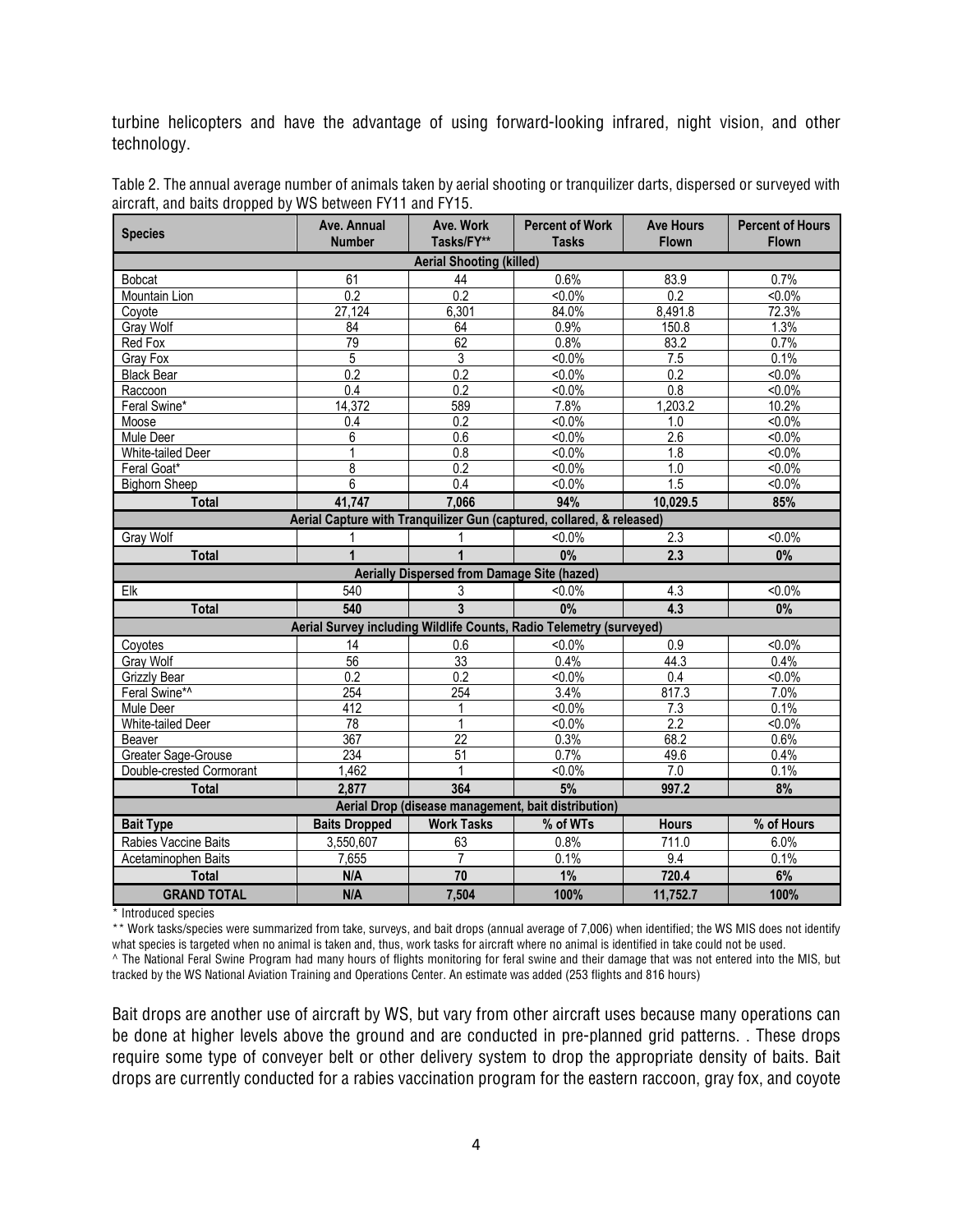rabies strains and dropping acetaminophen baits to control the invasive brown tree snake on Guam<sup>[5](#page-6-0)</sup>. For FY11-FY15, WS conducted an annual average of 63 flights dropping almost 3.6 million rabies vaccine baits. The current rabies drop bait program is striving to contain raccoon rabies in the eastern United States and gray fox/coyote rabies in Texas from spreading westward and northward, respectively (Table 2). The Guam program dropped 7,700 baits (a neonatal mouse with an acetaminophen bait (less than a child's dose) glued to a tube that opens and hangs from a parachute, which by design get entangled in the canopy, the target drop site) in an annual average of 7 flights (Table 2); these were associated with research on the effectiveness of the technique<sup>4</sup>. This program was deemed effective in reducing brown tree snake densities and is going to be transitioned into a fully operational approach.

# **2 HAZARDS**

 $\overline{\phantom{a}}$ 

# **2.1 Human Health and Safety**

Human health and safety hazards associated with the use of aircraft in WS programs are mostly related to accidents that can be caused by pilot error, mechanical failure, wildlife strikes (most bird strikes occur under 500 feet), and environmental conditions such as striking a tree or a power line, or the rapid onset of inclement weather like excessive cross-winds. Additionally, specifically related to aerial shooting and aerial capture, the use of firearms in aircraft has inherent dangers of accidental discharge in the aircraft causing damage to the aircraft and potentially airworthiness, or injuring the crew. The use of firearms in the aircraft could also cause a bruise to the shoulder or face of the crewmember from firearm recoil during discharge. The hulls or other debris from ammunition shot or ejected from the firearm<sup>[6](#page-6-1)</sup> could cause eye or facial injury. Loss of hearing is another hazard from exposure to aircraft and shooting noise. Finally, exhaust from engines could be harmful to WS personnel.

Hazards associated with people on the ground could be associated with a crash and shooting from the aircraft. Additionally, concern has arisen by certain members of the public that WS aircraft could be stolen and jeopardize people in a terrorist attack. Recreationists in remote areas may believe that their "wilderness" experience could be ruined by frequent aircraft noise. Finally, WS has conducted bait drops with Oral Rabies Vaccine (ORV) sachets and small blocks of edible meal which could potentially hit people when dropped from an aircraft. Similarly, acetaminophen baits, if the parachute does not deploy correctly, could hit people on the ground. The ecological and human health risks associated with the rabies vaccines and acetaminophen baits is evaluated in a separate risk assessment, but the bait drops from aircraft are considered here.

On the other hand, several wildlife damage management programs reduce the potential for human exposure to problem wildlife and diseases. Though mildly venomous, a reduction in brown tree snakes could reduce the incidence of bites. The removal of large carnivores that have been deemed a public safety threat could reduce potential attacks. A reduction in human cases of rabies from raccoon and gray fox/coyote populations has occurred from vaccinating these species through the vaccine bait drop program. Thus, public safety can be increased by having this method available.

<span id="page-6-0"></span><sup>&</sup>lt;sup>5</sup> Starting in 2013, two 55-hectare (136 acres) forest plots on Guam were aerially treated with acetaminophen mouse baits and will be compared to an untreated 55-hectare reference site over a 16-month period. WS-National Wildlife Research Center scientists monitored snake and rodent abundance before, during, and after the drops to evaluate the overall effectiveness and environmental impact of the baiting operation. Thus far, the bait drops have shown a statistical drop in snake activity, but has not eradicated them from the area. As far as nontarget take, only a monitor lizard was found dead from extensive monitoring efforts, but its mortality cause has not been determined.

<span id="page-6-1"></span><sup>&</sup>lt;sup>6</sup> WS strictly uses shotguns for lethally taking animals from aircraft. However, rifles have been tested for use from helicopters to take wolves and will likely be used operationally, but only for large animals; rifles may be used operationally to enable taking a target animal at longer distance which helps not to scare the remaining animals. No matter the firearm used, training will be completed for the crewmember using them prior to use in the air.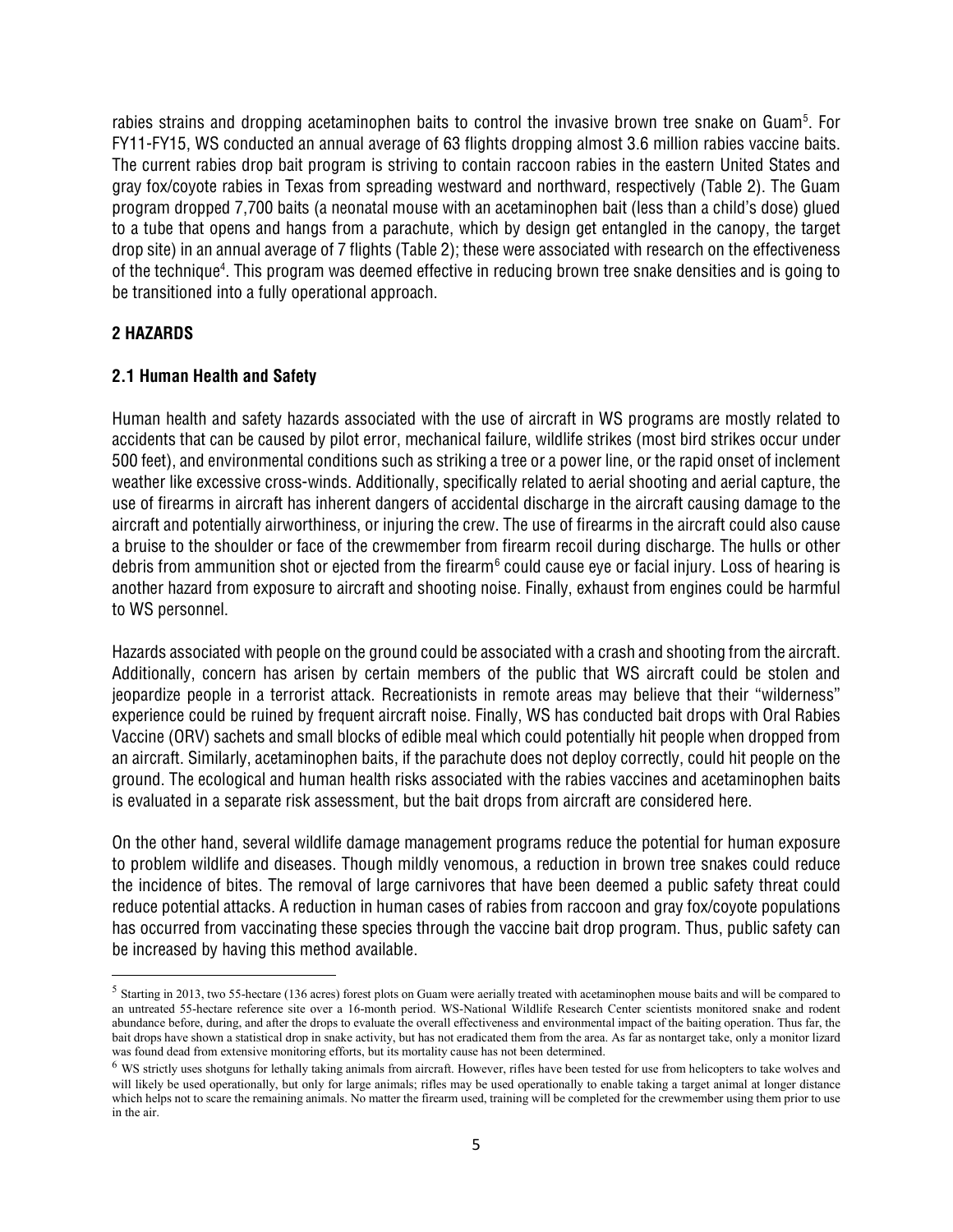# **2.2 Environmental**

Environmental hazards associated with aircraft and shooting from aircraft to wildlife include the take of nontarget species, primarily species that look similar to target species, and the harassment of wildlife from aircraft overflights. Other environmental hazards include the potential for an aircraft crash to cause a ground or forest fire, or a hazardous waste spill from aviation fuels or oil from the aircraft. Several other areas of concern have been identified, but will be covered in other risk assessments. For example, the use of lead is a concern, but is covered in a Lead Risk Assessment. Other areas include emissions from aircraft (Climate Change and Emissions Section in Risk Assessment Introductory Chapter), ammunition hulls and casings that fall to the ground from aircraft (Firearms Risk Assessment), and tranquilizer darts on the ground that miss their mark (Immobilization and Euthanasia Risk Assessment). Finally, bait drops have lessened animals succumbing to the rabies virus and outbreaks. Preliminary monitoring on Guam has found that snake activity is significantly reduced using acetaminophen bait drops which is beneficial to native fauna and the drops have not had significant problems associated with nontarget species impacts.

# **3 RISKS**

 $\overline{a}$ 

# **3.1 Human Health and Safety**

Aerial shooting combines the use of aircraft and firearms. Risks related to aviation accidents include harm to the public and crewmembers and loss of aircraft. WS use of aircraft is quite different from general aviation (GAV) use. The environment where WS conducts aerial shooting is inherently a higher risk environment than that for GAV. Low-level flights introduce hazards such as power lines and trees, and the safety margin for error during maneuvers is diminished compared to high-level flights. In 1998, WS commissioned an independent review of its aerial shooting operations as a result of several accidents. The panel made several recommendations to WS regarding enhanced aerial safety. WS implemented most all of these recommendations by 2001. WS has implemented an Aviation Safety Program to support aerial activities and recognized that an aggressive overall safety and training program was the best way to prevent accidents. As a result of a fatal aircraft accident in 2007, the WS Deputy Director requested that the Interagency Committee for Aviation Policy to provide a technical review of WS aerial activities, as the committee is well-recognized as experts in aviation safety. The review found that the WS Aviation Safety Program was doing a good job and that safety came first among the pilots in WS. The committee did make the suggestion that WS should have better communication devices in the aircraft. WS recognizes that crew training and communication is critical to the safe aerial operations. Another review was conducted in 2010. This review again found that implementation of the Aviation Safety Program had been mostly a success, but made suggestions for the restructuring of aviation personnel, which was subsequently accomplished by the WS National Aviation Training and Operations Center (ATOC). One additional suggestion was that an annual review be conducted of the Aviation Safety Program. Another program review was conducted in 2017 following an accident and involved personnel from WS, Federal Aviation Administration (FAA), DOI Office of Aviation Services, U.S. Forest Service (USFS), and Utah Division of Wildlife Resources. The focus was on mitigating hazards to aircraft 1) as related to airspeed, stalls, and spins; 2) by increasing overall attentiveness of WS pilots to human factors<sup>[7](#page-7-0)</sup> and pilot error often involved in accidents; and 3) by increasing management's knowledge of aviation related subject matter and human factors associated with accidents. Recommendations from the review focused on flight crew and management training, technological safety enhancements for aircraft, adjustment

<span id="page-7-0"></span> $<sup>7</sup>$  Human factors are the study of the relationships between people and their activities through the systematic application of the human sciences,</sup> integrated within the framework of engineering. Within the context of aviation, this includes interactions among aviation personnel, their environments, and equipment such as fatigues and crew resource management.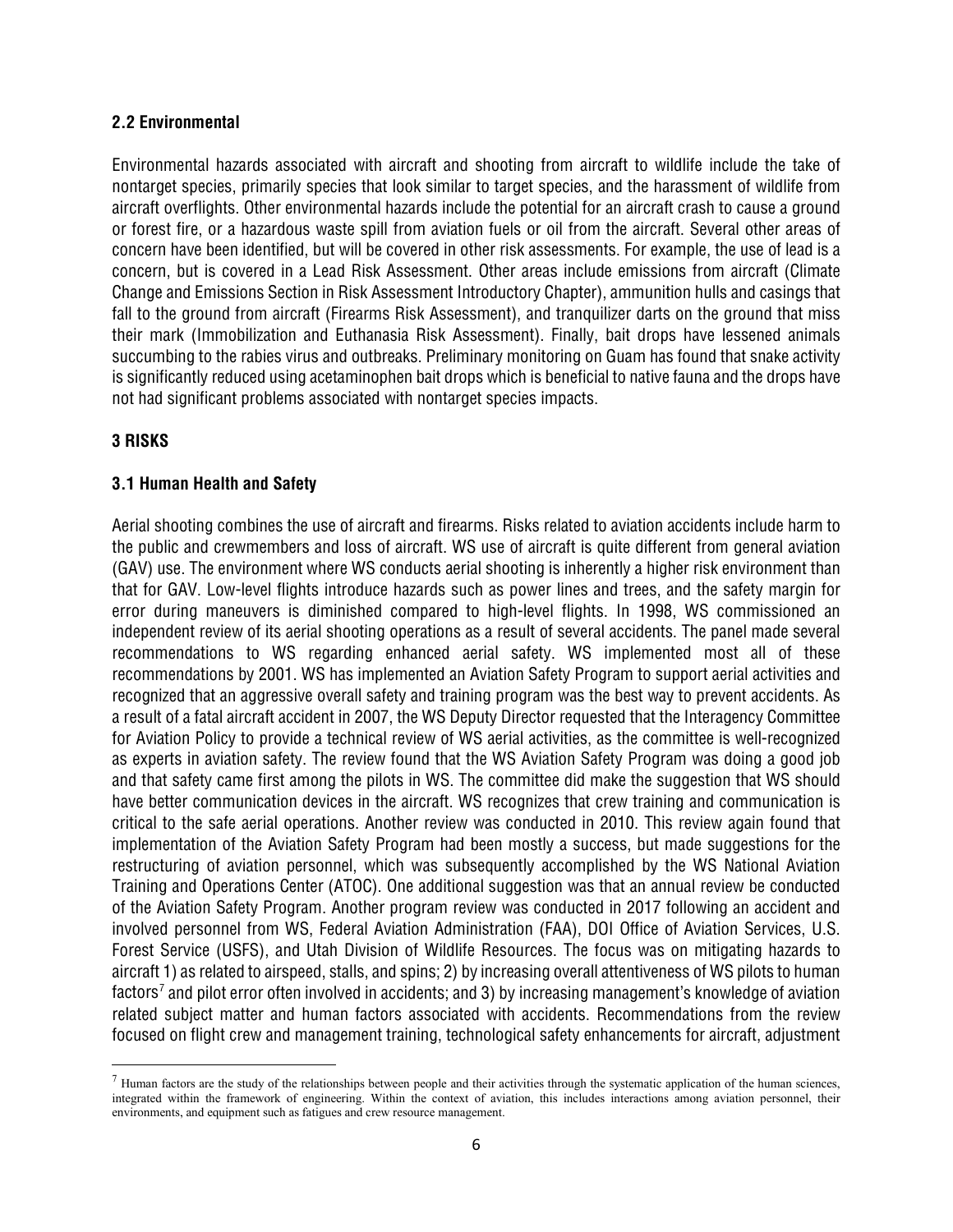in WS WDM flight profile and mission philosophy, and flight crew compositions. Deficiencies were noted within the WS helicopter program with regards to standardization and an aging aircraft fleet. Current needs include increasing training center assets such as a helicopter and helicopter simulator and updating the agency helicopter fleet. Recommendations from earlier reviews have been completed and the results have been positive. While the goal of the aviation program is to have no accidents, they may still occur, especially those involving mechanical failure.

WS agency pilots and contractors are highly skilled, hold commercial pilot ratings and must pass proficiency tests annually in the flight environment encountered by WS. WS pilots, crewmembers, and ground crews are trained in hazard recognition and shooting is only conducted in safe environments. Federal aviation regulations (FAR Part 91 section 119, as well as WS Aircraft-use Policy) require pilots to fly a minimum distance of 500 feet from people, vessels, vehicles, or structures. Because of the remote locations in which WS conducts aerial operations, the risk to the public from aviation operations or accidents is minimal. The regulations state that aircraft in congested areas such as over a city, town, or settlement or over any open air assembly must maintain an altitude of 1,000 feet above the highest obstacle within a horizontal radius of 2,000 feet of the aircraft. For places other than congested areas, an altitude of 500 feet above the surface must be maintained, except over open water or sparsely populated areas. From 2000 to 2016, WS had an average fleet of 48 fixed wing aircraft and 24 rotary-winged aircraft.

Seventeen accidents occurred from 2000 to 2016 (17 years) by WS and contract pilots, or 7.2 accidents per 100,000 hours of flying, just minimally over the national general aviation accident rate of 6.7 per 100,000 hours (National Transportation Safety Board (NTSB) 2013, 2017) which includes low- and high-level flying (Table 3). A series of accidents in the late 1990s stimulated an aviation safety audit in 1998 which resulted in the establishment of WS ATOC in 2003. ATOC is responsible for training and certifying pilots, both WS personnel and contract pilots, and WS crewmembers involved in WS aerial operations. WS Aviation Safety Services provides aviation policy for aviation safety management, and aircraft mishap prevention oversight to the organization in the direct support of all WS aviation activities. The core goal is to ensure the safety of aviation activities and prevent all WS aviation accidents. The strategic direction of Aviation Safety Services is to ensure the stability and continuity, and where appropriate elevate, aviation safety standards, increase efficiency, and promote a risk-managed operation of aviation activities for internal and external customers. WS aerial operations embrace high standards of ethics, integrity, safety, and accountability, and accomplishes its objectives through oversight and training. Objectives under this goal define WS Aerial Operations commitment to address safety challenges and to ensure exceptionally safe operations.

In order to promote this culture of safety, WS follows the principles of the Four Pillars of the Safety Management Systems (SMS) approach. These "four pillars" consist of Promotion, Risk Management, Assurance and Policy. SMS can be used as a means of providing a formal process and structure to control the risk associated with the vast array of aviation missions.

WS Aviation Training Services provide aviation policy for aviation training management and personnel training oversight to the organization in the direct support of all WS aviation fleet activities and Commercial Aviation Service operations. WS aerial operations will continue to train, retrain, and develop a high-performing workforce. Furthermore, WS aerial operations will examine its process to determine the optimal mix of classroom, web-based, and practical training to demonstrate commitment to training. ATOC is fully committed to continually assess and improve upon WS aviation training requirements and methods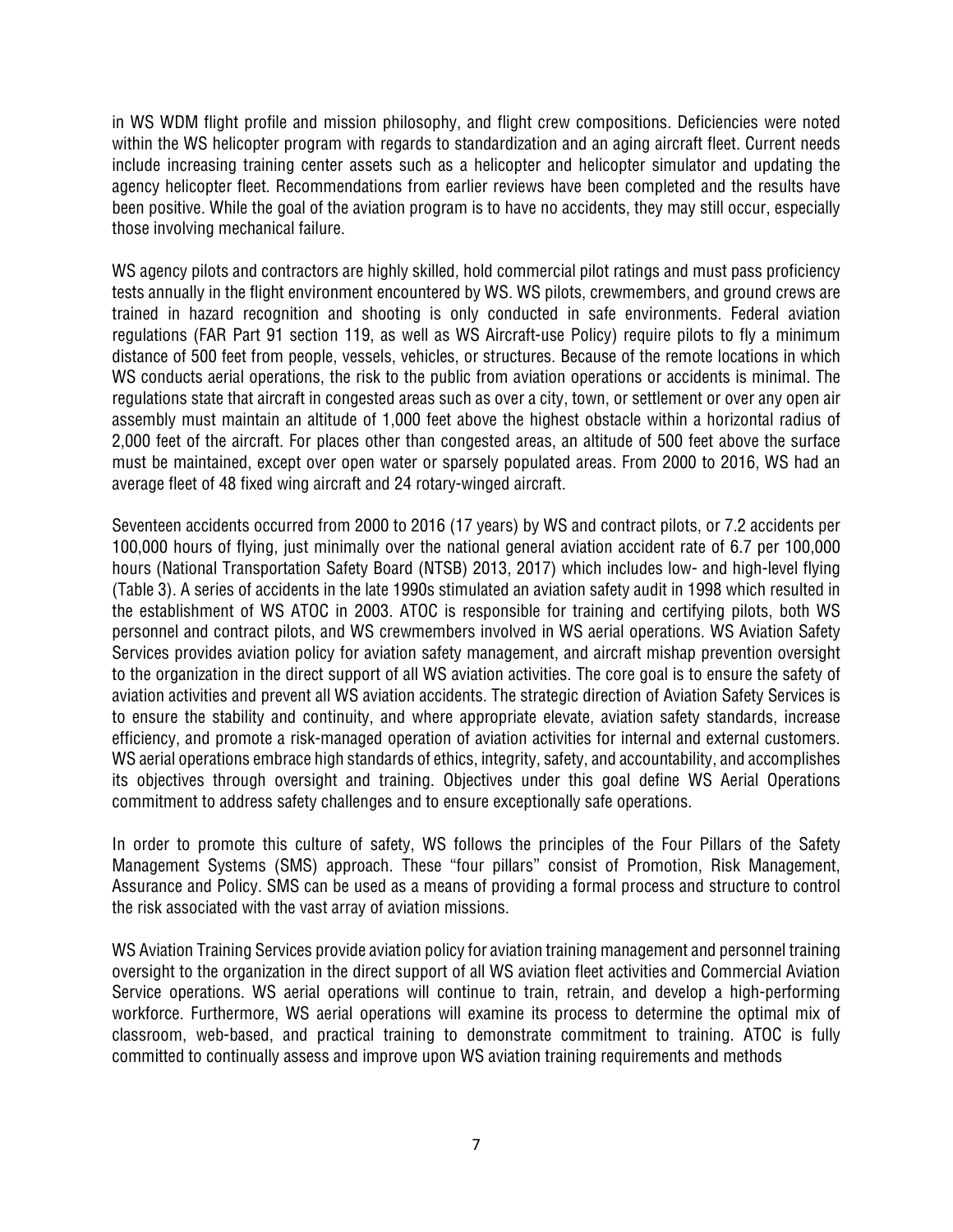Table 3. WS and contract pilots hours flown, accidents, and general aviation (GAV) hours and accidents (NTSB 2013) for 2000-2016. The accident rates are standardized for 100,000 hours of flying. The National Aviation Training Center became operational in 2003 and most pilots had undergone required training by 2006. Thus a comparison is made for the accident rate after ATOC became fully operational (2007-2016).

| <b>WS Aerial Shooting Hours</b> |                               |                               |                               |                        |                                       |                      |
|---------------------------------|-------------------------------|-------------------------------|-------------------------------|------------------------|---------------------------------------|----------------------|
| Year                            | <b>FW Hours</b>               | <b>FW Accidents*</b>          | <b>RW Hours</b>               | <b>RW Accidents*</b>   | <b>GAV Hours</b><br>(NTSB 2013, 2016) | <b>GAV Accidents</b> |
| 2000                            | 10.884                        | 1P (2I) 1M (2I)               | 2.671                         | 1U (2F)                | 27.838.000                            | 1.837                |
| 2001                            | 12.123                        | $\Omega$                      | 2,328                         | 1P                     | 25,431,000                            | 1.727                |
| 2002                            | 12,536                        | 1P                            | 3,247                         | $\Omega$               | 25,545,000                            | 1,716                |
| 2003                            | 5,571                         | 2P (3I)                       | 2,088                         | 1M(2I)                 | 25,998,000                            | 1,741                |
| 2004                            | 13,618                        | 2P (3I)                       | 3,511                         | 0                      | 24,888,000                            | 1,619                |
| 2005                            | 12.966                        | $\Omega$                      | 2562                          | 0                      | 23,168,000                            | 1.671                |
| 2006                            | 12.467                        | 1P(2I)                        | 3,412                         | 0                      | 23,963,000                            | 1.523                |
| 2007                            | 11.670                        | 1P (2F) 1P                    | 2725                          | 0                      | 23,819,000                            | 1.654                |
| 2008                            | 12,201                        | 0                             | 2826                          | 0                      | 22,805,000                            | .568                 |
| 2009                            | 11,839                        | 0                             | 2650                          | 0                      | 20,862,000                            | 1,480                |
| 2010                            | 11.236                        | 0                             | 2133                          | 0                      | 21.688.000                            | 1.440                |
| 2011                            | 10.418                        | 1U                            | 1889                          | $\Omega$               | 21.488.000*                           | 1.471                |
| 2012                            | 10.391                        | 0                             | 2563                          | 0                      | 21,697,000                            | 1.473                |
| 2013                            | 10.314                        | $\mathbf{0}$                  | 2687                          | $\Omega$               | 19,492,000                            | 224                  |
| 2014                            | 8.697                         | $\mathbf{0}$                  | 3031                          | 1M(2)                  | 19,617,000                            | $\overline{223}$     |
| 2015                            | 9.128                         | 1U(2F)                        | 3465                          | 0                      | 20,576,000                            | 1.209                |
| 2016                            | 9,886                         | 1U(1F 1I)                     | 4795                          | $\Omega$               | N/A                                   | N/A                  |
| <b>Total</b>                    | 185,945                       | 13 (5F 13I)                   | 48.583                        | 4 (2F 4I)              | 368,875,000                           | 24,576               |
| 2000-16                         | <b>WS FW Accident</b><br>Rate | 7.0 per 100,000               | <b>WS RW Accident</b><br>Rate | 8.2 per 100,000        | <b>GAV Accident Rate</b>              | 6.7 per 100,000      |
| FW+RW                           | <b>WS Accident</b><br>Rate    | 234,528 hours<br>17 accidents |                               | 7.2 per 100,000        |                                       | 6.7 per 100,000      |
| Year                            | <b>FW Hours</b>               | <b>FW Accidents</b>           | <b>RW Hours</b>               | <b>Accidents</b>       | <b>GAV Hours</b>                      | <b>GAV Accidents</b> |
| <b>Total</b>                    | 105,780                       | 5                             | 28,764                        | 1                      | 81,382,000                            | 5,129                |
| 2007-16                         | <b>WS FW Accident</b><br>Rate | 4.7 per 100,000               | <b>WS RW Accident</b><br>Rate | 3.5 per 100,000        | <b>GAV Accident Rate</b>              | 6.3 per 100,000      |
| FW+RW                           | <b>WS Accident</b><br>Rate    |                               | 134,544 hours<br>6 accidents  | 4.5 per 100,000        |                                       | 6.3 per 100,000      |
| $FW = Fixed-wing$               |                               | $RW = Rotary\text{-wing}$     |                               | GAV = General Aviation |                                       |                      |
| * $P =$ Pilot Error             |                               | $M = \text{Mechanical}$       |                               | U = Unknown Cause      | $F =$ Fatality                        | $l = Injurv$         |

The training center has a flight simulator which prepares pilots for low-level flying risks. Additionally, the safety audit identified that WS should use turbine engines in helicopters rather than piston engines because, out of the twelve accidents between 1996 and 2001 just prior to the safety audit, 6 involved piston helicopters.

Some of WS accidents involved pilot error while others were directly related to mechanical failure. Of the accidents between 2000 and 2016, 10 were due to pilot error, 3 were due to mechanical failure, and 4 due to unknown causes. Of the 6 accidents between 2007 and 2016, 2 were due to pilot error, 1 due to mechanical failure, and 3 due to unknown causes. Pilot error accidents have dropped, but ATOC is committed to reducing these to zero. Four of the aircraft accidents that occurred between 2000 and 2016 resulted in 7 crewmember fatalities. This is similar to, but slightly higher than, general aviation fatalities (1.2 GAV vs 1.70 WS fatal accidents/100,000 hours). Nine of the accidents involved injuries to 17 crewmembers.

For comparison, the U.S. Department of Interior (DOI 2017) tracks accidents for all their agencies in DOI. DOI flew an annual average of about 62,000 hours annually with an average of 3 accidents from FY07 to FY16. This provided an accident rate of 4.8 per 100,000 hours, a fairly low accident rate. This accident rate is similar to the WS accident rate from 2007 to 2016 of 4.5 per 100,000. Comparatively, USFS (2013) conducts frequent low-level flying fighting fires and has a low accident rate. Their 10 year average from 2004 to 2013 was 3.9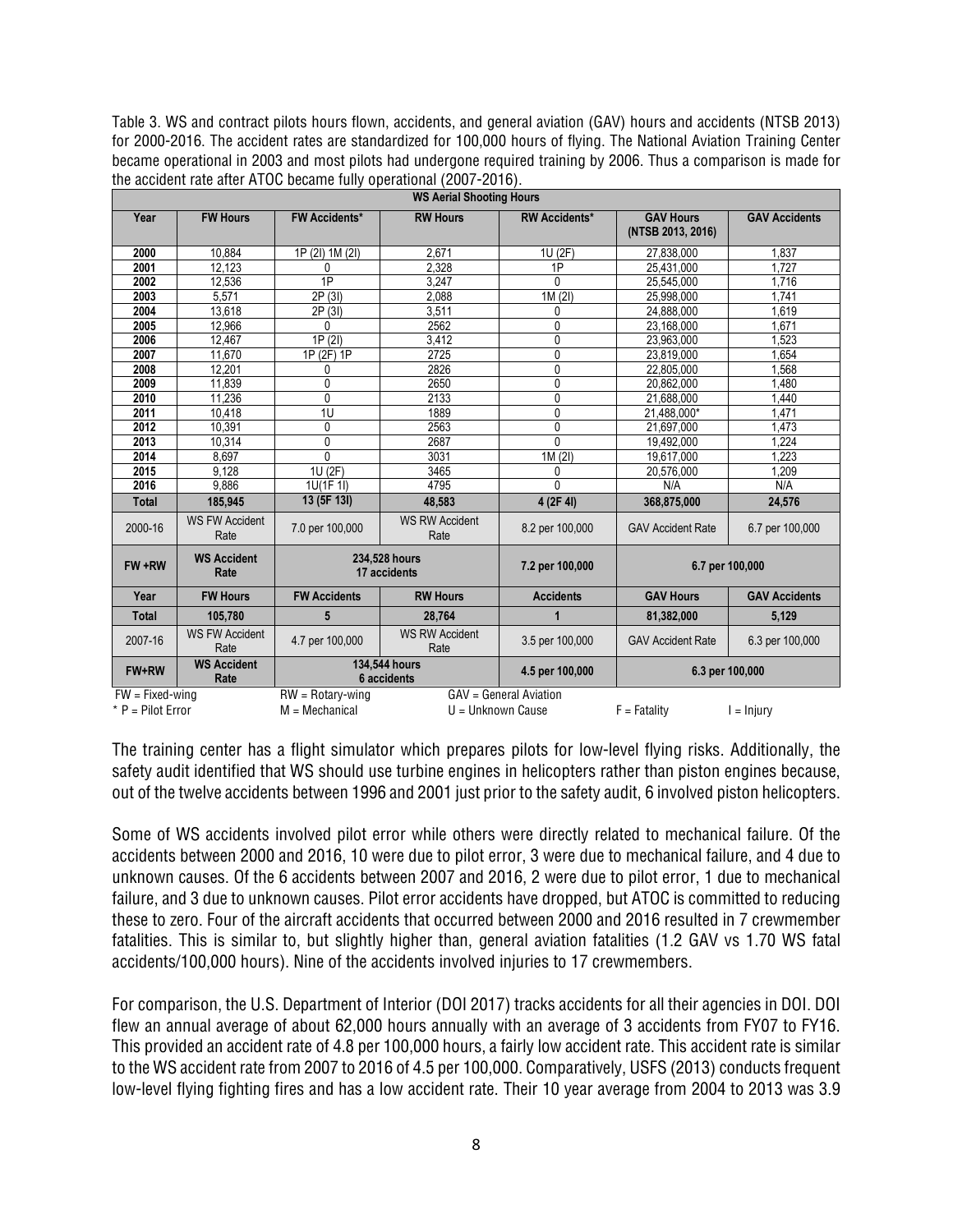accidents per 100,000 hours, another low accident rate considering their mission. The low accident rate for USFS can likely be attributed to the rigorous training their pilots receive at the Interagency Fire Training Center in Boise, Idaho. These figures are well within the norms for general aviation and shows the commitment federal agencies have had to increase safety in aviation programs.

As a result of the accidents and the fact that WS is the only agency that does the predominance of its work in a low-level environment which has unique flight requirements, WS created a WS Mishap Review Panel (MRP) for the purpose of reviewing accidents/incidents to determine probable cause(s) and contributing factors. The MRP consists typically of 4 members from the prior MRP panel that was convened and a  $5<sup>th</sup>$  member selected from other WS aviation personnel and, if appropriate, crewmembers. The panel membership can vary depending on the nature of incident under investigation. Once an accident/incident occurs, it is investigated by a WS investigation team normally including the WS National Aviation Safety Manager, the ATOC Manager, the WS Airworthiness Safety Inspector, and, others as appropriate. NTSB investigates accidents too. The information is gathered and sorted and given to the MRP which convenes about 30 to 45 days post incident/accident. They review the accident/incident information, determine the problems associated with the flight accident/incident, and make recommendations regarding remedies or solutions to implement as a means to prevent its reoccurrence. These recommendations are distributed to the WS Deputy Administrator, the ATOC Manager, the appropriate WS State Director, and the pilot and/or crewmember (initiate retraining as appropriate). NTSB receives a copy of the recommendations as well.

An MRP goal is to provide solutions to make low-level flying better in a forum where a person can be open and honest without fear of punitive reprisal. Notably, as a result of WS accidents, WS has been responsible for notifying the Federal Aviation Administration of 3 discrepancies (identified aircraft problems), one involving turbine engines used in helicopters which was issued to the public in an Airworthiness Directive and two involving manufacturing problems with aircraft that resulted in the issuance of two Service Bulletins to the manufacturers of these aircraft. The directive and bulletins were issued by the Federal Aviation Administration, the agency responsible for insuring flight safety. The MRP has been effective in providing solutions so that problems do not reoccur which inherently lowers the risk of accidents and incidents.

Training and certification programs for WS personnel have reduced risks associated with aircraft use in the WS program. Thus, with the minimal number of accidents and a dropping accident rate well below general aviation, primarily as a result of the additional training pilots receive at ATOC, WS believes the risk of accidents is minimal and at least in the norms of general aviation.

The use of firearms in aerial shooting has inherent dangers. WS requires training and certification for employees to use firearms (WS Directive 2.615). WS personnel have had accidents with all uses of firearms which include aerial shooting accidents as well as ground shooting accidents with most personnel injured from accidental discharge. For FY13-FY15, WS personnel nationally averaged 2.4 injuries annually from firearms both from aircraft and on the ground. Injuries associated with shooting from an aircraft included shoulder and spine compression injuries from shooting from aircraft repetitively (0.7 or 2 in 3 years). Other injuries associated with firearms on the ground included repetitive strain injuries – trigger finger (0.7), hearing trauma (0.3), burned eye from shot blast (0.3), and a foot shot with an air rifle (0.3). This is a minimal risk considering the number of firearms used by WS in WDM. The Firearms Risk Assessment has more detailed information on these injuries.

In addition to accidents that injured employees, WS also tracks other accidents such as a firearm accidentally discharged in a vehicle/aircraft or missing target and hitting something unintended (mostly firearm user error)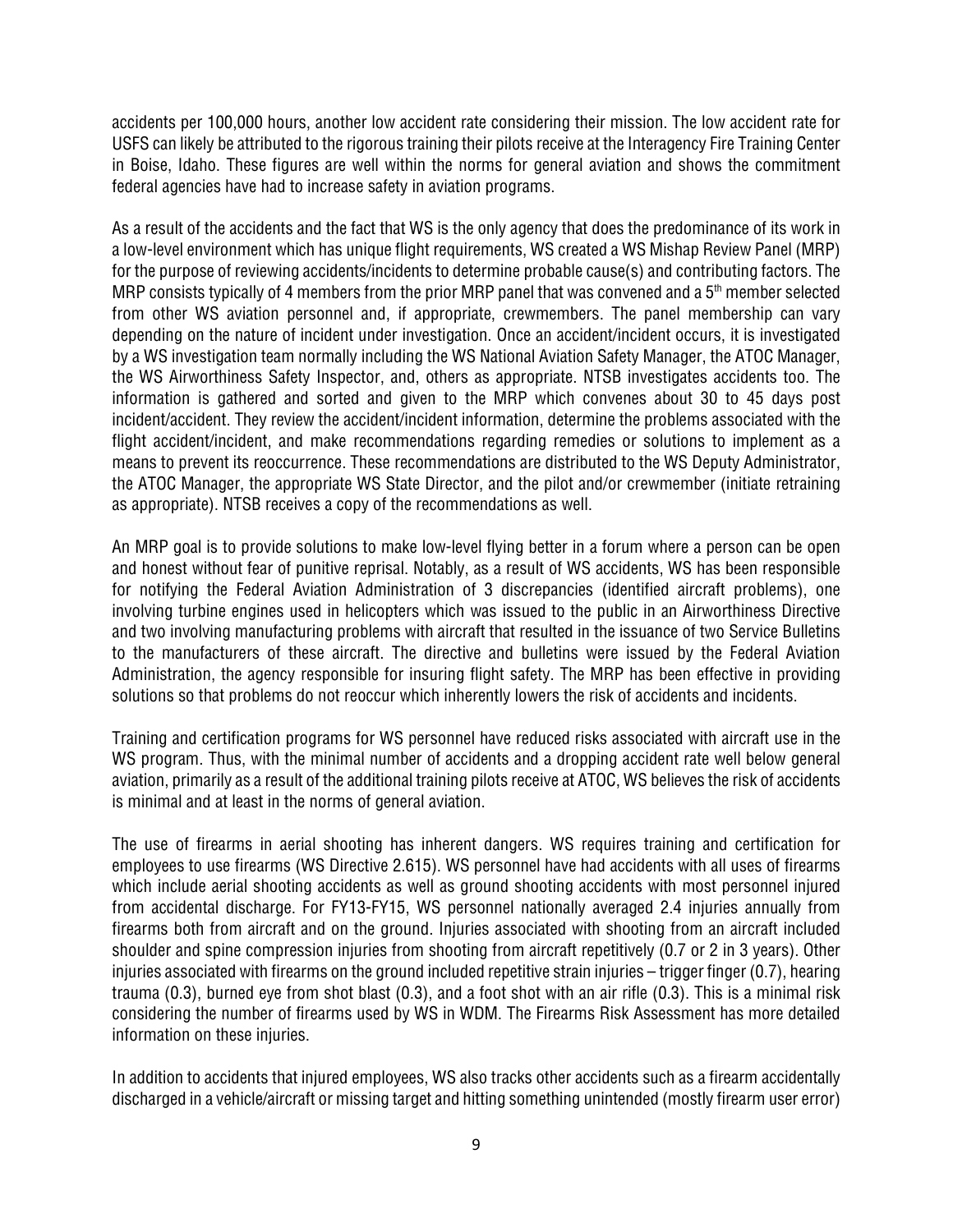and incidents such as ammo or gun misfire or damage to firearm (mostly mechanical malfunction)<sup>[8](#page-11-0)</sup>. From FY11 to FY15, WS had an annual average of 3.0 accidents<sup>[9](#page-11-1)</sup> and 8.4 incidents with firearms. Of the accidents, none was associated with aircraft, though incidents have occurred such as a crewmember accidentally shooting the strut or, most notably, steel shot ricocheting off rocks and hitting the aircraft; these are found on inspection of the aircraft and usually are not noticed as they happen. Most accidents, of the few that occur, result from complacency on the part of the employee and can be avoided, but some accidents and most incidents, those that involved mechanical failure of the firearm or ammunition, would not likely be avoided. WS requires stringent firearm training of employees which has likely resulted in fewer accidents (data is unavailable for comparison). However, considering the number of firearms used by WS and the number of rounds fired (in the millions annually), few accidents and incidents occurred and the risk of injury is relatively minor. Four injuries (0.8/year) occurred for FY11 to FY15; two were accidental discharge of a firearms resulting in foot and leg injuries and two were defective ammunition that resulted in powder burns to the eye and face. For further information and a more detailed analysis of firearm accidents and incidents, see the Firearm Use Risk Assessment. It is possible that accidents could occur, but these are minimal and few involved injuries. Thus, the risk is believed to be minimal.

Injuries to hearing from firearm usage have been reported but no recent documented injuries were to aircraft personnel. These primarily occur over time from shooting in general, but can occur as a result of a mechanical failure,such as a faulty shell that creates an exceptional amount of noise near the ear. In addition to firearm noise, pilots and crewmembers also have noise from the aircraft. As a result of the frequent, high-decibel noise levels, WS initiated a Hearing Conservation Program to minimize hearing loss and monitor employees subjected to frequent noise. Pilots and crewmembers receive routine audiometric testing at ATOC prior to and during their time as a WS employee. To protect against hearing loss, all aircraft crewmembers that fly below 500 feet must wear a Federal Aviation Administration-approved helmet with noise attenuation capabilities that meet or exceed military SPH-4 helmet specifications. In addition, all aircraft crewmembers are issued earplugs that can be used in addition to the flight helmet. Thus, with personal protective equipment (PPE) in use, hearing loss is anticipated to be minimal. In addition, other PPE worn by aircraft crewmembers that fly below 500 feet include fire resistant clothing and safety glasses or visor. PPE worn by WS personnel has undoubtedly reduced the potential for some types of injuries.

Exhaust fumes from aircraft could cause health problems if consistently inhaled. However, the fixed-wing aircraft most commonly used by WS such as the Piper PA-18 Super Cubs, have exhaust systems under the cowling directed away from the aircraft and carried away by the slip stream from the propellers. Turbinepowered helicopters have exhaust systems in the rear where the rotor blast and engine thrust carry it away from the helicopter. Thus, WS personnel would have minimal exposure to exhaust fumes.

WS aerial operations have never injured a person on the ground from a crash or with shooting. If an aircraft were to injure someone on the ground, it would likely be an accident that occurred close to the airport where people are encountered most frequently. WS aerial activities including shooting mostly occur in remote, open areas, and thus, it is unlikely that a crash would occur where people would be encountered. Few incidents have occurred where people were somewhat close to shooting (these have been found to be more than the required minimum distance, but conditions made the people on the ground feel that the aircraft was actually closer than it was). Federal Aviation Administration rules require pilots to stay at least 500 feet from people

l

<span id="page-11-0"></span><sup>&</sup>lt;sup>8</sup> A firearm accident is defined by policy as an event that results in an injury or property damage whereas in an incident neither occurs.

<span id="page-11-1"></span><sup>&</sup>lt;sup>9</sup> An aircraft accident, for the purposes of this risk assessment is viewed as an unplanned, undesired event that leads to personal injury or significant property damage whereas an incident is an unplanned, undesired event that thwarts the completion of a task with possibly minor property damage and had the possibility of becoming an accident.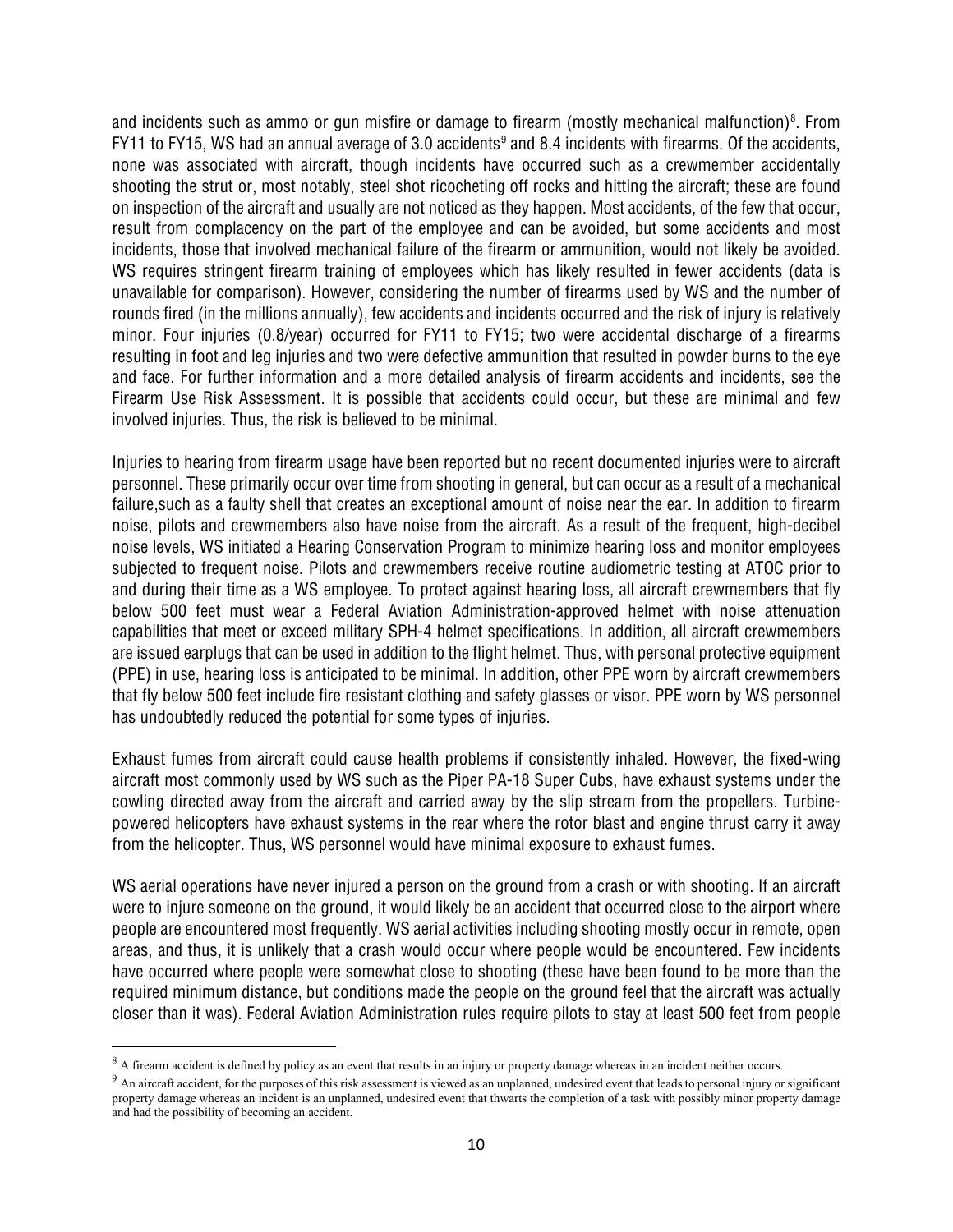or buildings. It is feasible that someone may not be seen, but the pilot and crewmembers as well as the ground crew are always watching for people to avoid them. Most areas where WS conducts aerial shooting are open with minimal cover and, thus, people are likely to be seen. The lack of incidents and accidents occurring to people on the ground supports a conclusion of minimal risk to people from WS aircraft operations including aerial shooting.

Concern has arisen that aircraft used by WS could be stolen and used to threaten human safety. WS addresses physical security in Directive 1650.2 (2128/06), the APHIS Aviation Security Program. This directive requires WS personnel to follow security procedures for aircraft, personnel, and facilities for each mission. Additional security oversight is provided by APHIS-Marketing and Regulatory Business Services, the Employee Services Division which conducts security reviews and issues security policy. Helicopters that are used for aerial activity projects are owned by WS or its private contractors. All private contractors, their pilots, and their facilities are subject to a Moderate Background Investigation<sup>[10](#page-12-0)</sup> by WS or to ensure safe use and storage of the aircraft. Thus, WS believes with the security measures and training in place, the risk of theft or illicit activities is minimal.

Potential risk exists for Oral Rabies Vaccine (ORV) baits that are distributed via aircraft to strike people, pets, or property on the ground. However, ORV baits are distributed at densities of 75 to 150 baits/km<sup>2</sup> (194 to 388) baits/mi<sup>2</sup>). These densities are sparse enough to predict that the chance of a person being struck and harmed by a falling bait to be extremely remote. For example, if 100 people were standing outdoors in a square mile of area in which ORV baits were being dropped, and each person occupies about 2 square feet of space at the time that baits were dropped, the chance of being struck would be 1 in 139,000 (200 ft<sup>2</sup> total space occupied by persons divided by 27.8 million ft $^{2}/$ mi $^{2}$ ) (WS 2010). The negligible risk of being struck is further supported by the fact that out of more than 118 million baits distributed in the United States by WS during other ORV programs between 1995 and 2010, only 11 incidents have been reported in which a person claimed to have been struck by a falling bait (0.000009% chance of being struck by a bait or 1 strike per 10.7 million baits dropped) (WS 2013). None of the reports since WS' ORV program inception have resulted in any injury or harm to the individuals involved. The last reported strike, though unconfirmed, was in 2007 where a roofer apparently reported being struck on the head. If a person were struck with the fishmeal polymer bait it could be painful, but the new coated sachet baits are fairly light and would not likely cause injury. In addition, trained aircrews avoid dropping baits into cities, towns, and other areas with human dwellings, or if humans are

 $\overline{a}$ 

<span id="page-12-0"></span><sup>&</sup>lt;sup>10</sup> 4.4 Background Investigations: APHIS policy for Federal employees and contractors working under the classification or occupation of Pilot is stated as follows:

**<sup>4.4.1 180</sup> days or MORE: (1)** Federal Employees who are expected to work under appointments for a cumulative *180 days or MORE* during a service year must be able to obtain and maintain a Minimum Background Investigation (MBI) under the Moderate Risk, Public Trust designation (PSC-5). This investigation is conducted through OPM's secure online e-QIP portal where the employee will be required to complete an electronic SF-85P Questionnaire. (2) Non-Federal Employees who provide a service to the Government on a contracted period of performance for a cumulative *180 days or MORE* must be able to obtain and maintain an MBI under the Moderate Risk, Public Trust designation (PSC-5). This investigation is conducted through OPM's secure online e-QIP portal where the non-Federal employee will be required to complete an electronic SF-85P Questionnaire. A Special Agency/Agreement Check (SAC) may be submitted prior to or during the MBI investigation process in order to acquire a pre-clearance investigation. This prescreening SAC must be completed before work under the Federal contract commences, while the MBI is in process.

**<sup>4.4.2</sup> LESS than 180 days: (1)** Federal Employees who are expected to work under appointments for *LESS than 180 days* during a service year are subject to a pre-employment SAC. This prescreening SAC must be completed before employment commences. (2) Non-Federal Employees who are expected to work under contract for *LESS than 180 days* during a period of performance are subject to a pre-employment SAC*.* This prescreening SAC must be completed before the work under the Federal contract commences.

**NOTE:** *Employee. A Federal employee as defined by Title 5 U.S.C. 2105, Employee with APHIS; or an individual employed by, detailed to, or assigned to APHIS. Non-Federal Employee. Any individual doing work for the government either as a contractor, affiliate, consultant, cooperator, volunteer, or any other designation other than an appointed Federal employee. This includes those who provide a service to the Government under a contract for aerial services.*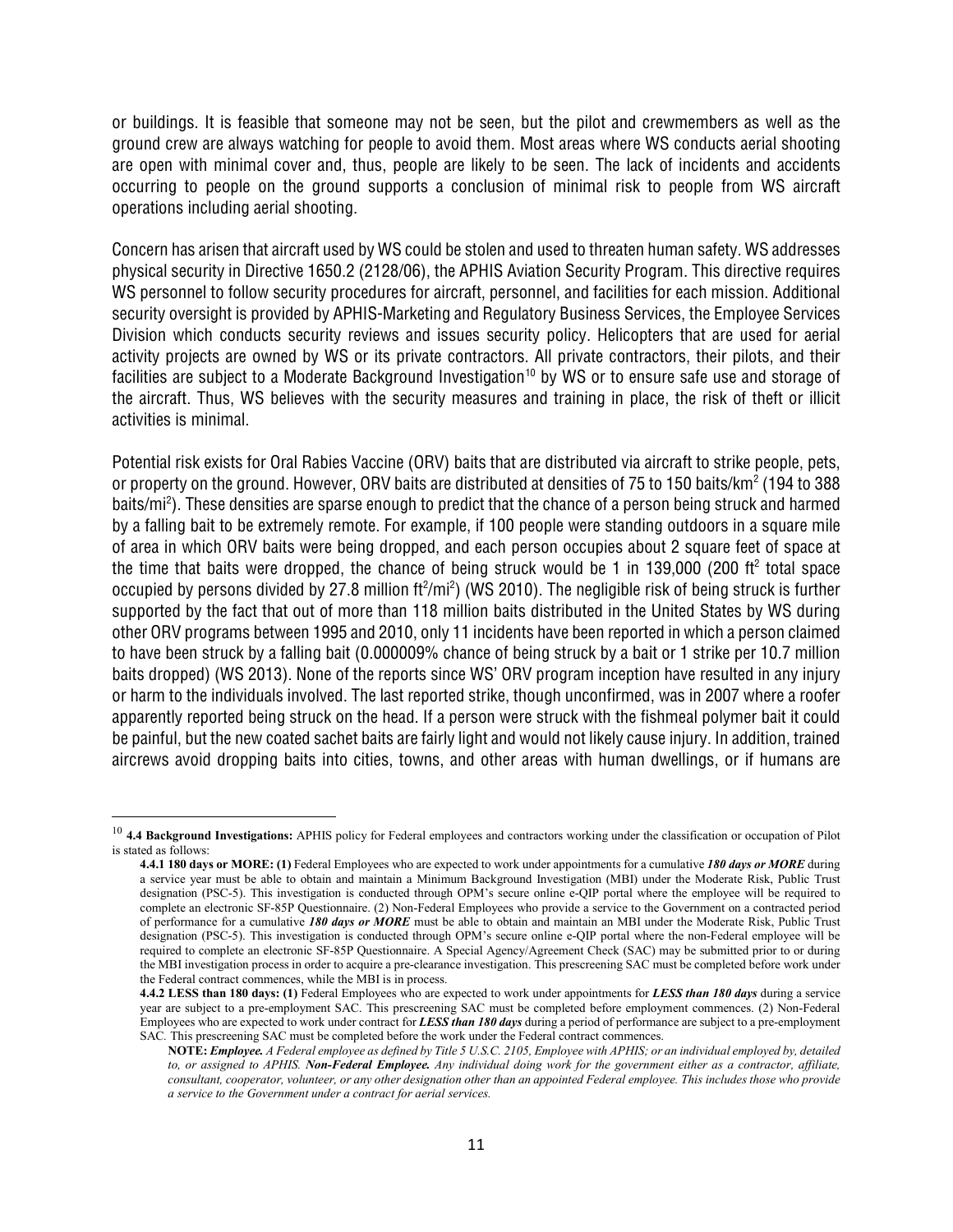observed below. In areas with higher human density, ground placement of baits is normally used. Acetaminophen baits deploy a parachute which minimizes potential impacts to people.

On the other hand, WS' use of ORV baits, including aerial bait drops, has resulted in several notable accomplishments including the elimination of canine rabies from sources in Mexico that had spread to coyotes in south Texas, the successful control of gray fox rabies virus variant in western Texas, and the prevention of any appreciable spread of raccoon rabies in the eastern United States. However, occasional incidents of rabies positive cases have been noted within or just outside of established ORV zones, but when these events do occur, they are addressed through ORV Contingency Actions (WS 2010, 2012) to reduce threats to human and animal health.

As far as the risk of ruining a "wilderness" experience, WS again tries to avoid people. It would be a rare occasion that WS flies over or shoots animals on public lands and someone is in the immediate vicinity of the activity. The amount of time spent over any property is minimal. This has been analyzed in several Environmental Assessments including aerial activities conducted in Colorado (WS 2018), Utah (WS 2019), Nevada (WS 2011), and New Mexico (WS 2006). WS averaged flying over less than 20% of the public lands in these states and flew less than 20 minutes/mi<sup>2</sup> land/year. Colorado had the highest amount of time spent on USFS lands at 16 min/mi<sup>2</sup>/year. Other times for federal, state, other public lands in Colorado, Nevada, and New Mexico were less than this (Colorado WS flew Bureau of Land Management lands at about 4 min/mi<sup>2</sup>/year). Utah and New Mexico had the overall lowest times (Utah flew 3.5 minutes/mi<sup>2</sup> with fixed winged aircraft and 1.0 minute/mi2 with rotary wing aircraft. Nevada had the highest amount of time on private lands at 46 min/mi<sup>2</sup>/year, but recreationists would not be on these lands without permission from the landowner. Thus, it is likely that few recreationists would be encountered when flying and the maximum amount of time spent in any one area would be minimal.

# **3.2 Environmental**

Several concerns arose in the late 1990s and the 2000s from people that thought that the aircraft that are used by WS aerial shooting operations could unintentionally cause wildlife to disperse from aircraft overflights; among these were that birds may abandon nests and wild horses would stampede causing undue stress and mares to abort fetuses. Additionally it was thought that catastrophic ground fires or pollution from oil or petroleum spills could occur.

# *3.2.1 Potential Impacts to Wildlife from Low-level Overflights and Sound*

Nontarget wildlife may be disturbed by low-level aircraft maneuvers and associated noise. The National Park Service (1995) reviewed studies on the effects of aircraft overflights on wildlife. Pepper et al. (2003) conducted a meta-analysis of articles published between 1968 and 2001 related to the impact of flight noise on wildlife. Francis and Barber (2013) used published information to present a framework of how noise exposure to wildlife can impact fitness at the individual animal level by changing behavior such as changes to the frequency, loudness or timing of vocalization and moving away from the noise. Shannon et al. (2015) synthesized journal articles from 1990 to 2013 regarding the effects of noise on both terrestrial and aquatic wildlife species, recognizing that there has been a rapid increase in the volume of published peer-reviewed literature since 2010. These four publications cited numerous studies that will not be cited here, but were analyzed sufficiently to provide ample discussion of the issue.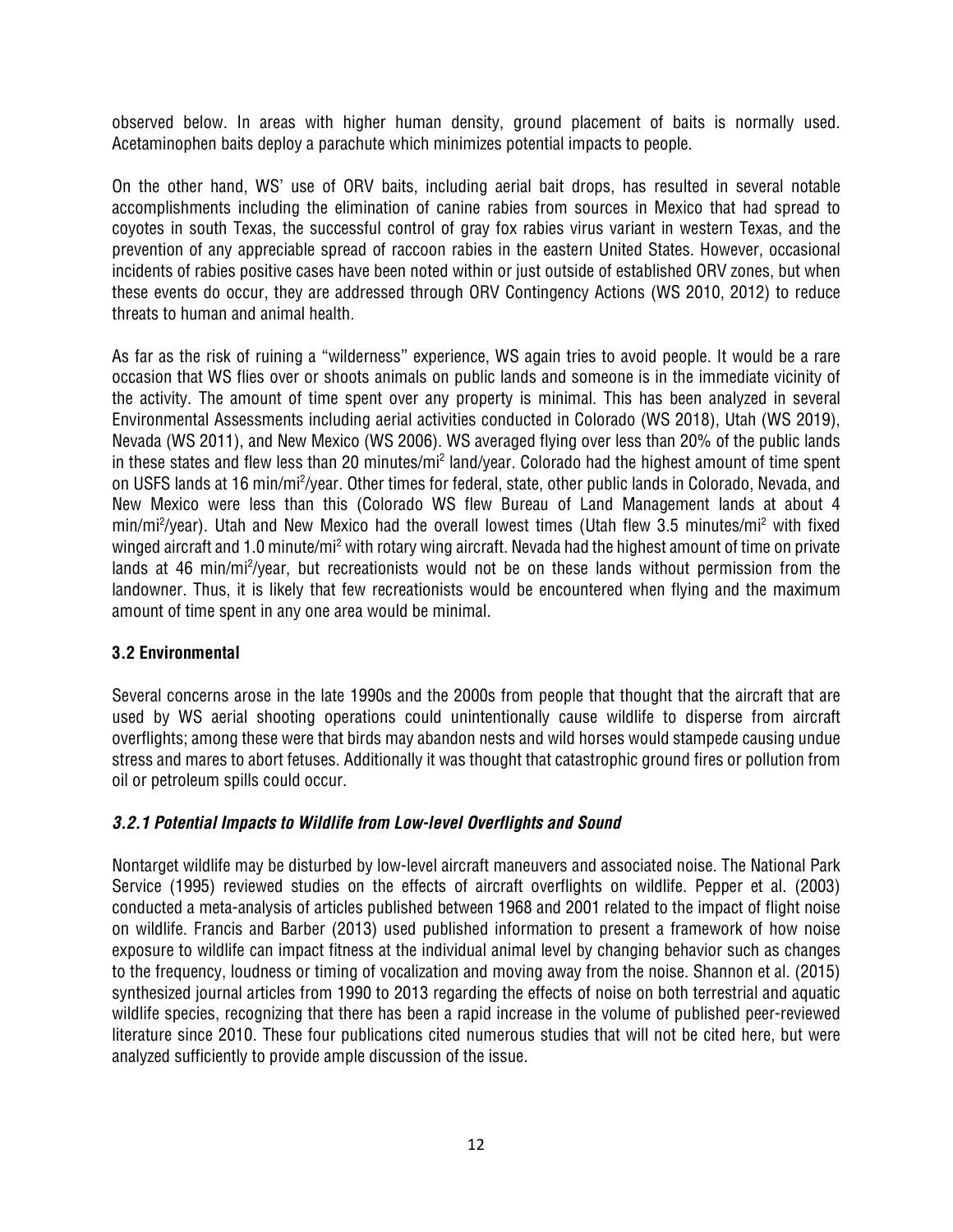# Sound and Its Relationship to Noise

Sound energy travels in waves and is measured by the frequency (the number of the wave troughs and peaks occurring in a second), and amplitude (the height of the peaks as measured from the troughs, which measures how "forceful" a wave is). The higher the frequency, the higher pitch the sound has. Amplitude is measured in decibels of sound pressure (dB), roughly corresponding to loudness. The softest sound that a person can hear is 0 dB, which provides the baseline for comparing the dB of sound created from different activities and sources. Normal human speech is approximately 65 dB. Sounds that are at or above 85 dB can permanently damage human hearing, and the more sound pressure a sound has, the less time it takes to cause permanent damage (Oregon Museum of Science and Industry 2017).

Estimates of natural sound levels for the coterminous United States ranges from a median of 24 to 40 dB in the summer during the daytime (sound is perceived to be "noisier" at night). Since decibels are measured logarithmically, an increase in 10 dB actually doubles the perceived loudness of a sound. A decibel level of 55 dB is recommended to protect human health and welfare and above 65 dB is considered the level at which sound becomes noise. Noise is defined as the exposure of people and animals to levels of sound that are annoying, stressful, or damaging to the ears.

Shannon et al. (2015) graphed sound levels documented to induce annoyance responses in humans and terrestrial wildlife and found that they were similar, ranging from approximately 40 to 100 dB sound pressure level (SPL), which is the deviation from the ambient atmospheric pressure caused by a sound wave (Figure 1 – copied from Shannon et al. 2015).

Chainsaw noise is approximately 120 dB; noise from a power lawn mower, farm tractor, and garbage truck is approximately 90 to 100 dB; noise from a DC8 aircraft at one nautical mile and a Bell J-2A helicopter at 100 feet is approximately 90 to 100 dB; noise from a garbage disposal and food blender is approximately 84 to 88 dB; noise from a commercial propeller plane at 1,000 feet is approximately 88 dB; and noise from a passenger car going 65 mph at 25 feet away or a freeway at 50 feet from the edge of the pavement, as well as from a vacuum cleaner, is approximately 70 to 77 dB. Aircraft are noisier when taking off, landing, and flying at low altitudes. A Cub type aircraft, the type of aircraft which is typically used in WDM is approximately 72 dB at takeoff and 78 dB at landing. Low-level flying, typical of aircraft use by WS, would approximate this range of sound. Helicopters (rotary blade aircraft) emit low-frequency impulses from the blades, which tend to elicit more of a response from wildlife than the drone of fixed-wing aircraft (Pepper et al. 2001).

# Framework for Understanding the Effects of Sound on Wildlife

Wild animals often use sound to avoid predators, obtain food, find mates, and communicate. Animals exposed to human-generated noise may interpret that noise, especially sudden and intermittent noise, as something to be afraid of or to avoid, and typically respond through fleeing or hiding. They may adapt or even habituate to more long-term chronic noise. Adaptation or habituation, however, does not mean that the animal's fitness for survival and thriving is not adversely impacted, and the animal may exhibit physiological signs of stress. Human-generated noise may also mask sounds or distract the animals from sounds that animals need to hear regarding important environmental cues, such as presence of predators, conspecifics, prey, and mates.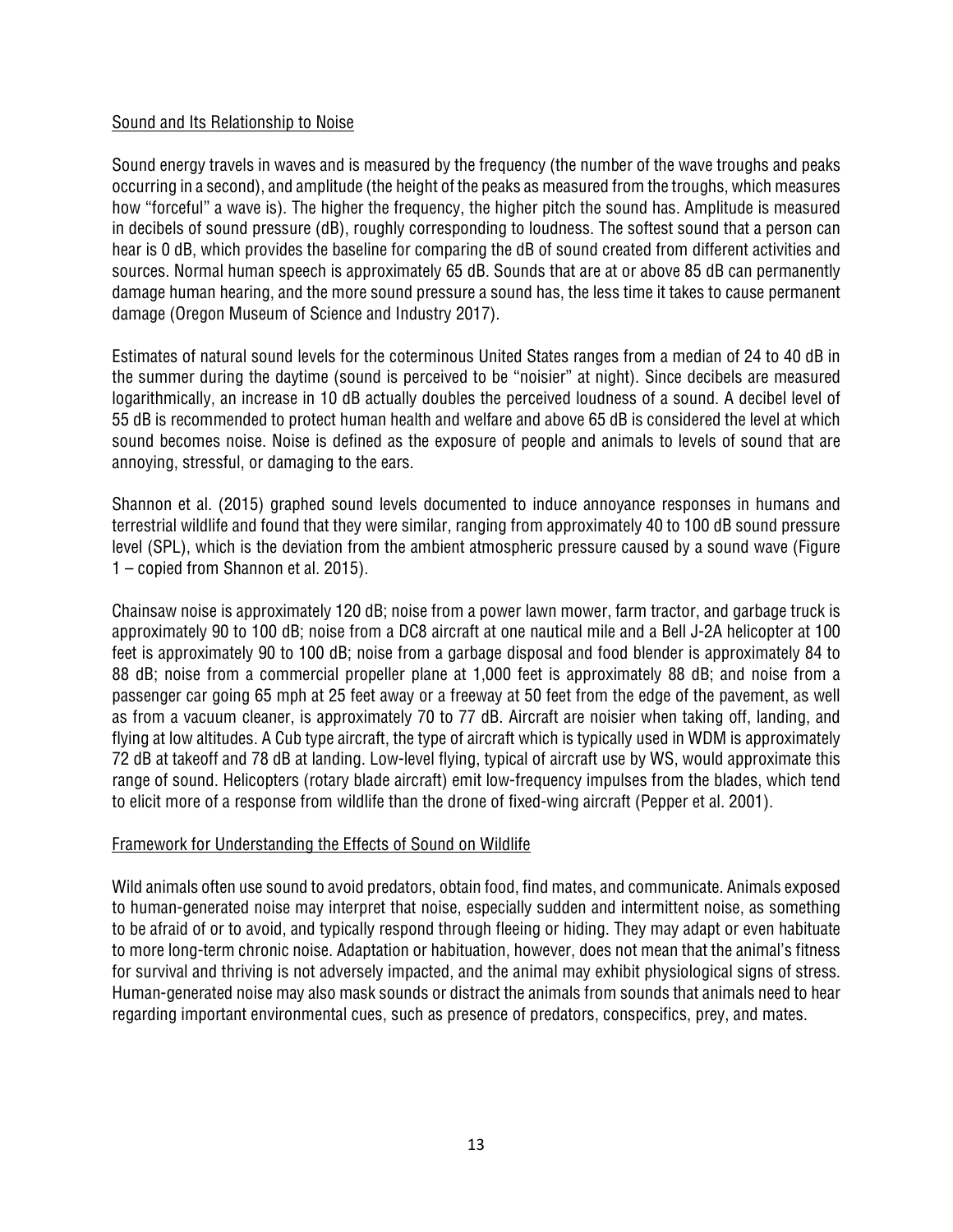

Figure 1. The comparative noise levels resulting in a response from wildlife and humans, indicating similar levels of responses (from Shannon et al. 2015).

The potential for sound to become annoying, frightening, distracting, or physiologically damaging to wild animals, as well as to mask important environmental clues, may be dependent on the following factors and can be highly variable. These factors may also create challenges in conducting research and interpreting the results. Many studies reviewed during meta-analyses do not provide the acoustic metrics and measurements involved, have relatively small sample sizes, and weak correlations, further challenging comparison and interpretation of study results. The factors include:

- Sensitivity to noise varies among taxa, as well as context of the noise, sex of the animal, life history phase, presence of young, and physiological hearing range (can the animal physiologically hear the noise?).
- The impact of noise is rarely isolated from other forms of environmental disturbance, such as the impacts of habitat alteration, presence of predators, human activity, and visual disturbance, confounding the ability of researchers to accurately interpret responses.
- Noise may induce animals to undertake one or more behavioral responses, such as moving away or fleeing the noise source, changing the loudness and pitch of their vocalizations, ceasing to feed, exhibiting more vigilance and alertness, reducing defense of territory boundaries, and/or changing their daily patterns of activities.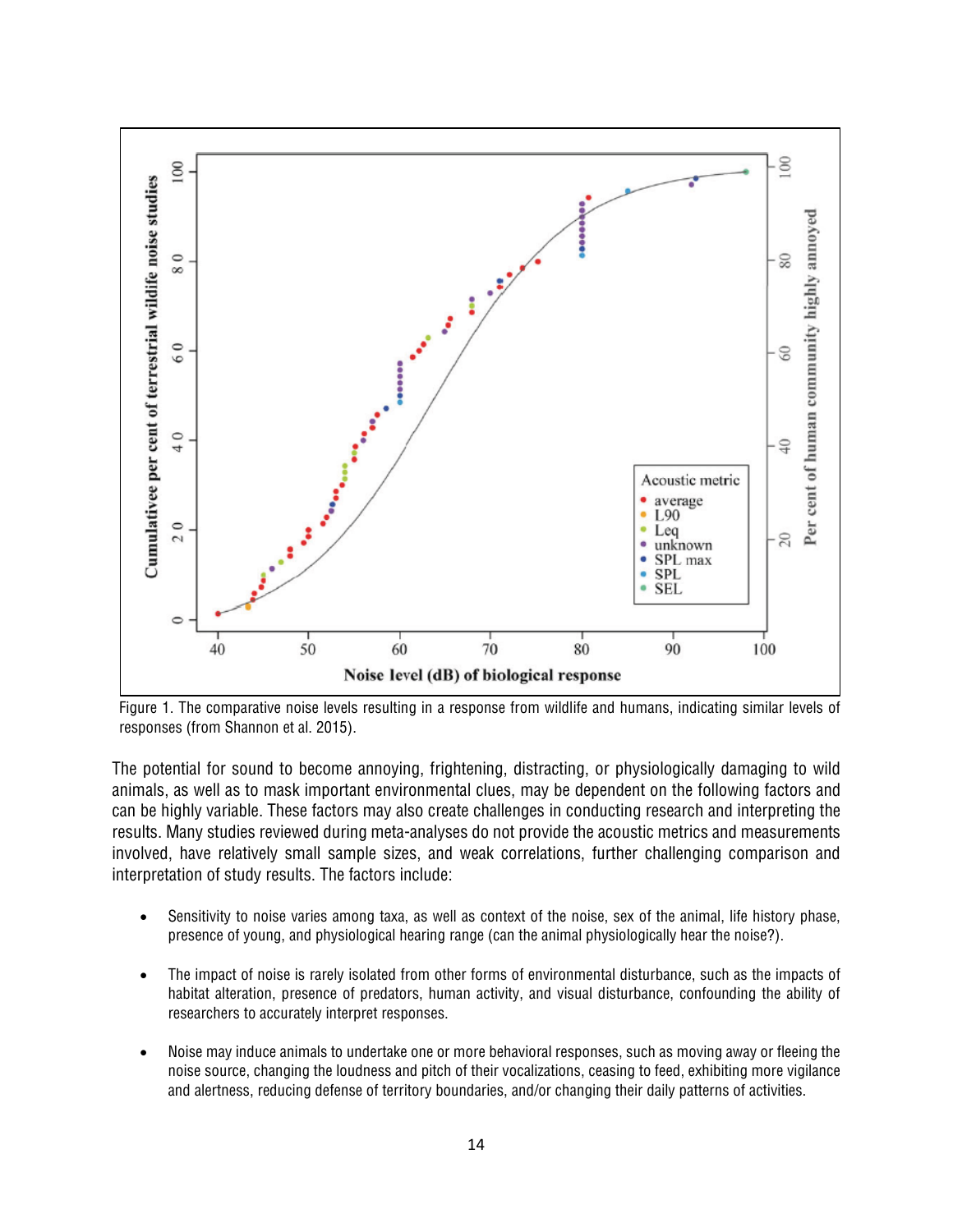- The characteristics of the noise sound itself must be clearly determined and disclosed as part of the research protocols and discussions, such as duration (chronic versus intermittent, expected or unanticipated), inherent pitch (a particular sound may be composed of multiple sounds), and intensity (sound pressure and amplitude or loudness).
- Animals may be more sensitive to noise in open habitats with less cover than in vegetated habitats.
- Previously exposed animals and populations may exhibit a higher level of habituation than naïve animals and populations.
- Presence or absence of an animal within a noisy area cannot necessarily be interpreted as an indication that it is or is not being impacted, because many potential physiological, reproductive, ecological, and population level costs have not been studied, such as survival, reproductive fitness, predator-prey interactions, and ecosystem services, there may not be alternate areas for dispersal, mating success and/or fecundity may be negatively impacts.
- Conducting large-scale, long-duration studies at the landscape level have inherent logistical and experimental challenges, especially when attempting to isolate the effects of noise from other sources of disturbance to avoid confounding results.
- Few studies have been conducted on the impact of sound as it increases in intensity (such as loudness, pitch, or duration).

### Impact of Aircraft Sound on Wildlife

Most terrestrial studies reviewed involved either simulated sounds, such as the sound of chainsaws, human voices, or loud alarms, or ongoing chronic sound such as general construction activities, mixed traffic, individual vehicles, commercial and military airtraffic, military gunfire, explosions, and sonar. These sounds are all relatively loud and intense noises, whether chronic or intermittent, compared to a small two-passenger plane occasionally flying over a small area for several hours a day or two at a time.

The distance of a sound source from an animal also reduces the level of noise and, therefore, the expected level of response. The sight of an occasional and unexpected plane in open country flying unpredictably at low altitude may elicit more of a fright response than the sound of the plane. WS use of aircraft and aerial shooting activities occur in relatively remote rangeland areas where tree cover is sparse or mostly scattered or deciduous woodlands where leaves have fallen from the canopy layer to allow for visibility and clear identification of target animals from the air. Most large mammalian terrestrial species will respond to stimulus from overhead, which is not a typical direction for predators, by a fright response, either fleeing or attempting to hide. If the plane approaches closely, a hidden animal may flush from cover to flee.

The Shannon et al. (2015) meta-analysis suggests that terrestrial wildlife responses begin at noise levels of approximately 40 dB and 20% of the papers document responses below 50 dB. Two-thirds of the studies reviewed in Shannon et al. (2015) involved songbirds and marine mammals, both of which depend on vocalization for communication. None of the studies reviewed involved low-level flights of small twopassenger aircraft, and few involved terrestrial species that do not depend on vocalization. The meta-analysis conducted by Francis and Barber (2013) focused mainly on aquatic and songbird species, with only one paper evaluating aircraft noise, in this case the effects of low-level flights of large military aircraft on seaducks (Goudie 2006). The author suggested that these flights caused multiple behavioral responses by seaducks during 30-minute observation periods.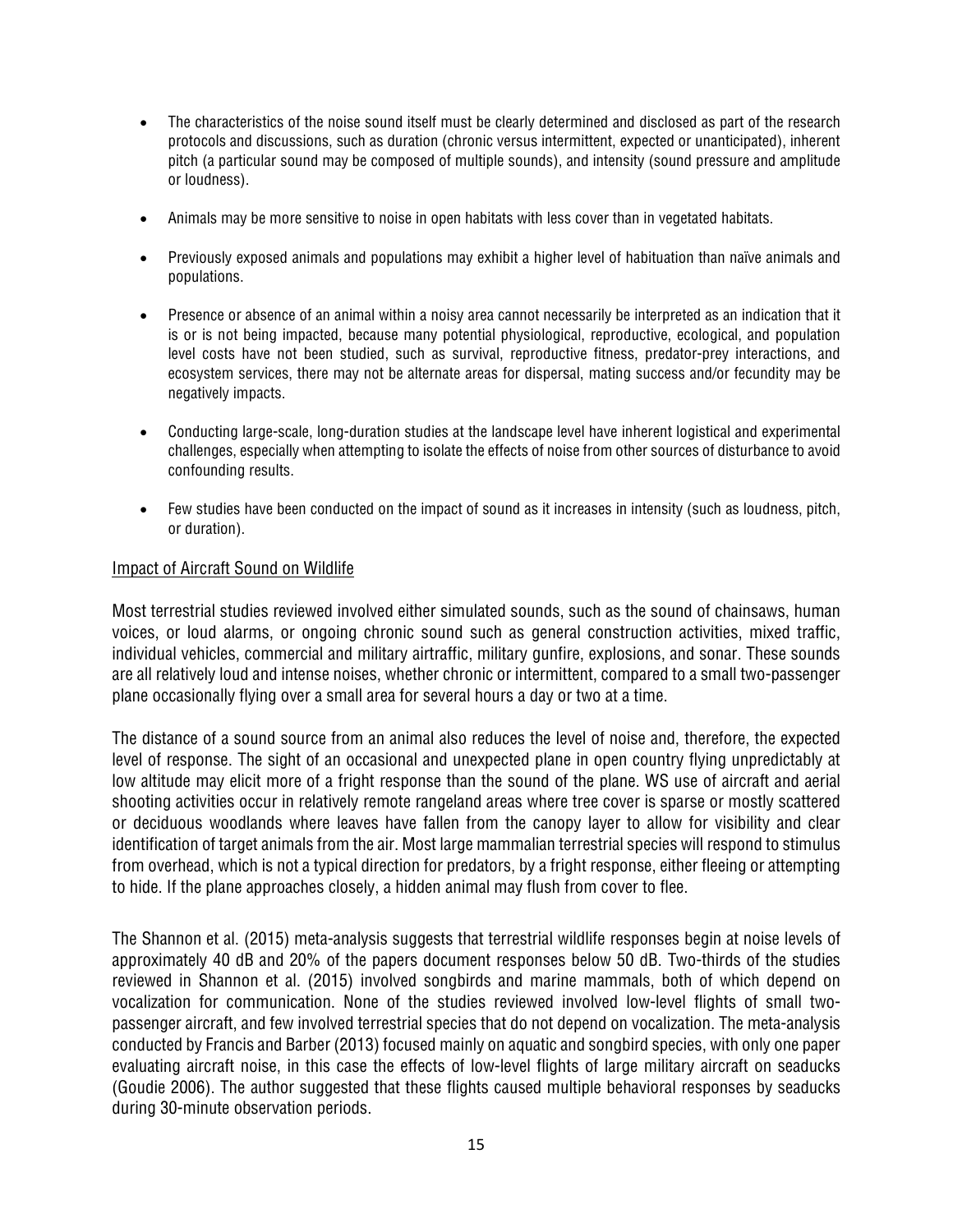The National Park Service (1995) reviewed studies on the effects of aircraft overflights on wildlife. The report revealed that a number of studies documented responses by certain wildlife species suggesting adverse impacts could occur. Few, if any studies, have proven that aircraft overflights cause significant long-term adverse impacts on wildlife populations, although the report stated it is possible to draw the conclusion that impacts to populations are occurring. It appears that some species will frequently or, at least occasionally, show adverse responses to even minor overflight occurrences. In general, it appears that the more serious potential impacts occur when overflights are frequent such as hourly and over long periods of time which represents "chronic exposure." Chronic exposure situations generally involve areas near commercial airports and military flight training facilities. WS, on the other hand, spends relatively little time over any one area and noise associated with aircraft use is relatively minor.

Several examples of wildlife species that have been studied with regard to low-level flights are available in the literature. Low-level overflights of 2-3 minutes in duration by a fixed-wing airplane and a helicopter produced no "drastic" disturbance of tree-nesting colonial waterbirds, and, in 90% of the observations, the individual birds either showed no reaction or merely looked up (Kushlan 1979). Conomy et al. (1998) quantified behavioral responses of wintering American black ducks, American wigeon, gadwall, and American greenwinged teal (*Anas crecca carolinensis*) exposed to low-level flying military aircraft in North Carolina and found that only a small percentage (2%) of the birds reacted to the disturbance. They concluded that such disturbance was not adversely affecting the time-activity budgets of these species. Mexican spotted owls (*Strix occidentalis lucida*) (Delaney et al. 1999) did not flush when chain saws and helicopters were greater than 110 yards away; owls flushed to these disturbances at closer distances and were more prone to flush from chain saws. Owls returned to their predisturbance behavior 10-15 minutes following the event and researchers observed no differences in nest or nestling success (Delaney et al. 1999). Delaney et al. (1999) found that chain saws at similar distances were more disturbing to the owls than aircraft overflights. Similarly, the USFS (2002) found that Mexican spotted owls showed only minor behavioral changes to F-16 fly-bys during training runs, but less behavioral changes than to natural and other man-made occurrences. Andersen et al. (1989) conducted low-level helicopter overflights specifically directed at 35 red-tailed hawk nests and concluded their observations supported the hypothesis that red-tailed hawks habituate to low-level flights during the nesting period; results showed similar nesting success between hawks subjected to such overflights and those that were not. White and Thurow (1985) did not evaluate the effects of aircraft overflights, but found that ferruginous hawks are sensitive to certain types of ground-based human disturbance to the point that reproductive success may be adversely affected. However, military jets that flew low over the study area during training exercises did not appear to bother the hawks, and nor did the hawks get alarmed when the researchers flew within 100 feet in a small fixed-wing aircraft (White and Thurow 1985). White and Sherrod (1973) suggested that disturbance of raptors by aerial surveys with helicopters may be less than that caused by approaching nests on foot. Ellis (1981) reported that five species of hawks, two falcons, and golden eagles were "incredibly tolerant" of overflights by military fighter jets, and observed that, although birds frequently exhibited alarm, negative responses were brief and the overflights never limited productivity. Grubb et al. (2010) evaluated golden eagle response to civilian and military (Apache AH-64) helicopter flights in northern Utah. Study results indicated that golden eagles were not adversely affected when exposed to flights ranging from 100 to 800 meters along, towards and from behind occupied cliff nests. Eagle courtship, nesting and fledging were not adversely affected, indicating that no special management restrictions were required in the study location.

Krausman et al. (1986) reported that only 3 of 70 observed responses of mule deer to small fixed-wing aircraft overflights at 150 to 500 feet above ground resulted in the deer changing habitats. They believed that the deer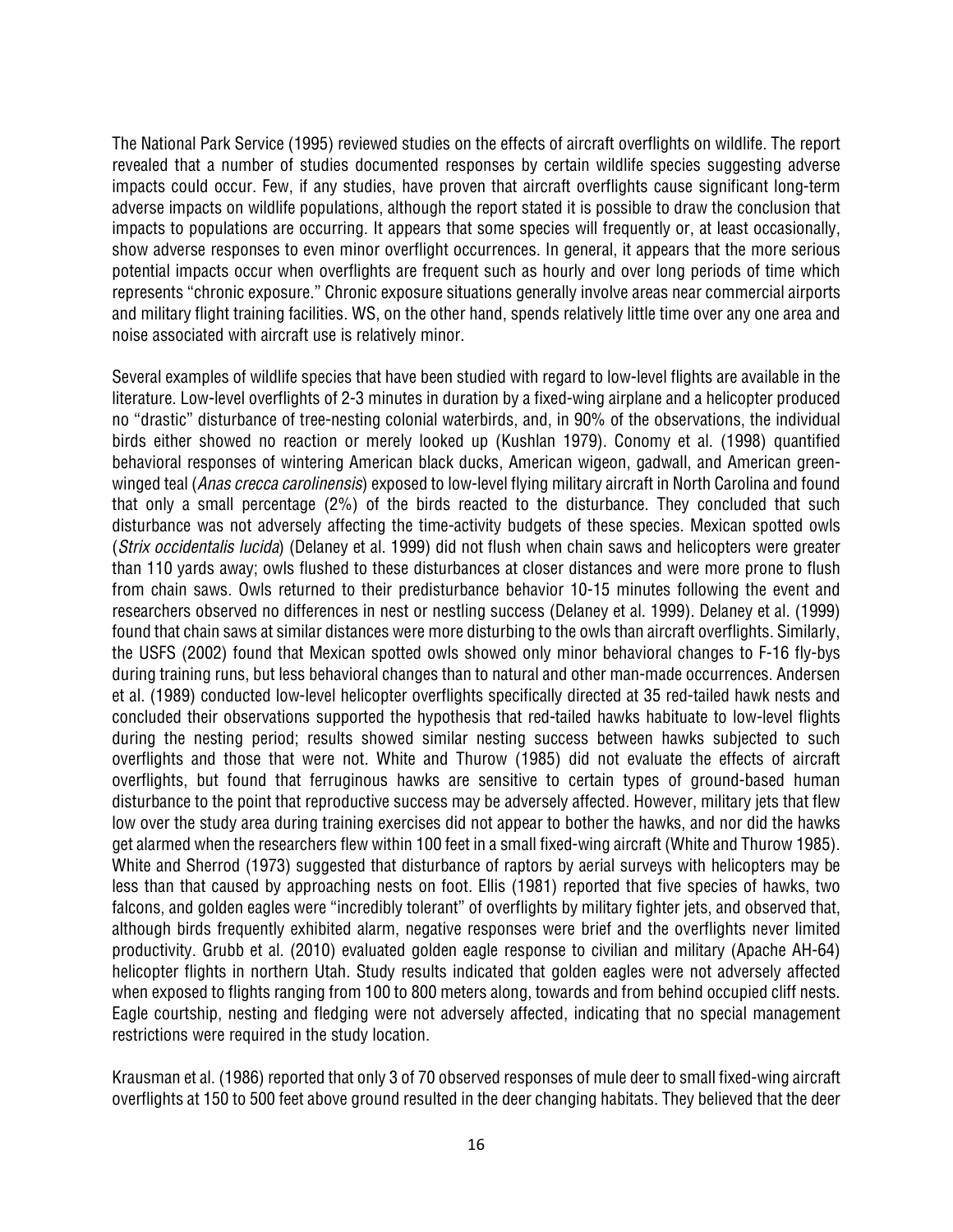may have been accustomed to overflights because the study area was near an interstate highway that was frequently followed by aircraft. VerCauteren and Hygnstrom (2002) noted that when studying the efficacy of hunting to manage deer populations, that when deer were flown over during their censuses, they typically just stood up from their beds, but did not flush. In addition, WS personnel involved in aerial shooting frequently observe deer and antelope standing apparently undisturbed beneath or just off to one side of aircraft. Krausman and Hervert (1983) reported that, in 32 observations of the response of bighorn sheep to low-level flights by small fixed-wing aircraft, 60% resulted in no disturbance, 21% in "slight" disturbance, and 19% in "great" disturbance. Another study (Krausman et al. 1998) found that 14% of bighorn sheep had elevated heart rates that lasted up to 2 minutes after an F-16 flew over at an elevation of 400 feet, but it did alter the behavior of penned bighorns. Weisenberger et al. (1996) found that desert bighorn sheep (*Ovis canadensis nelsoni*) and mule deer had elevated heart rates for 1 to 3 minutes and became alert for up to 6 minutes following exposure to jet aircraft. Fancy (1982) reported that only 2 of 59 bison groups showed any visible reaction to small fixed-wing aircraft flying at 200-500 feet above ground. These studies indicate that ungulates are relatively tolerant of aircraft overflights, even those that involve noise at high decibels. Impacts to livestock from low level flights are expected to similar to what has been observred in the field studies on impacts to wildlife species from low level flights.

WS has actively used fixed- and rotary-wing aircraft for aerial WDM activities in areas inhabited by wildlife for years. The fixed-wing aircraft used by WS are relatively quiet whereas the helicopter is somewhat noisier. WS conducts aerial WDM activities on areas only under agreement and concentrates efforts during certain times of the year to specific areas such as lambing grounds. WS (2005, 2006, 2011, and 2016) looked at the issue of aerial shooting overflights on wildlife and found that WS had annually flown less than 20 min/mi2 on properties under agreement; basically WS flies very little over any one property under agreement in any given year. As a result, no known problems to date have occurred with WS aerial shooting overflights on wildlife nor are they anticipated in the future. WS avoids nontarget wildlife when seen such as wild horses and grizzly bears. Based on the above information and analysis, it is reasonable to conclude that WS aerial low-level flights should not cause any adverse impacts to nontarget species, including livestock and those that are listed as threatened and endangered.

# *3.2.2 Fires and Spills*

As a result of concerns from environmental organizations on the potential for fires and fuel spills from WS aircraft accidents and incidents, relevant information was obtained from Mr. Norm Wiemeyer, Chief, NTSB Denver Field Office (pers. comm. 2000 as cited), the agency responsible for investigating aviation accidents. Mr. Wiemeyer stated that he had no recollection of any major fires caused by any government aircraft; he had been in that position since 1987. Mr. Jacob Wimmer, retired, was the WS National Aviation Program Safety Manager and Investigator in Charge from November 2005 to July 2015. Mr. Wimmer investigated all accidents and incidents during those dates and had a good working knowledge of accidents and incidents from 2000, since Mr. Wiemeyer' s statement. Mr. Wimmer was able to confirm that WS aircraft have caused no major fires as a result of their operations. The only fire that was a result of WS aerial operations was at a Utah accident site in June 2007. The airplane crashed, ignited a post-crash fire, but the fire spread no further than the impact debris field and extinguished itself. The period of greatest fire danger typically occurs during the hotter summer months, but WS ordinarily conducts fewer aerial shooting operations during these months because ground cover and other conditions are not conducive for finding target animals. Since WS aircraft have not caused any documented major ground or forest fires in hundreds of thousands of hours flying, it is reasonable to assume that the risk of this occurring is minimal.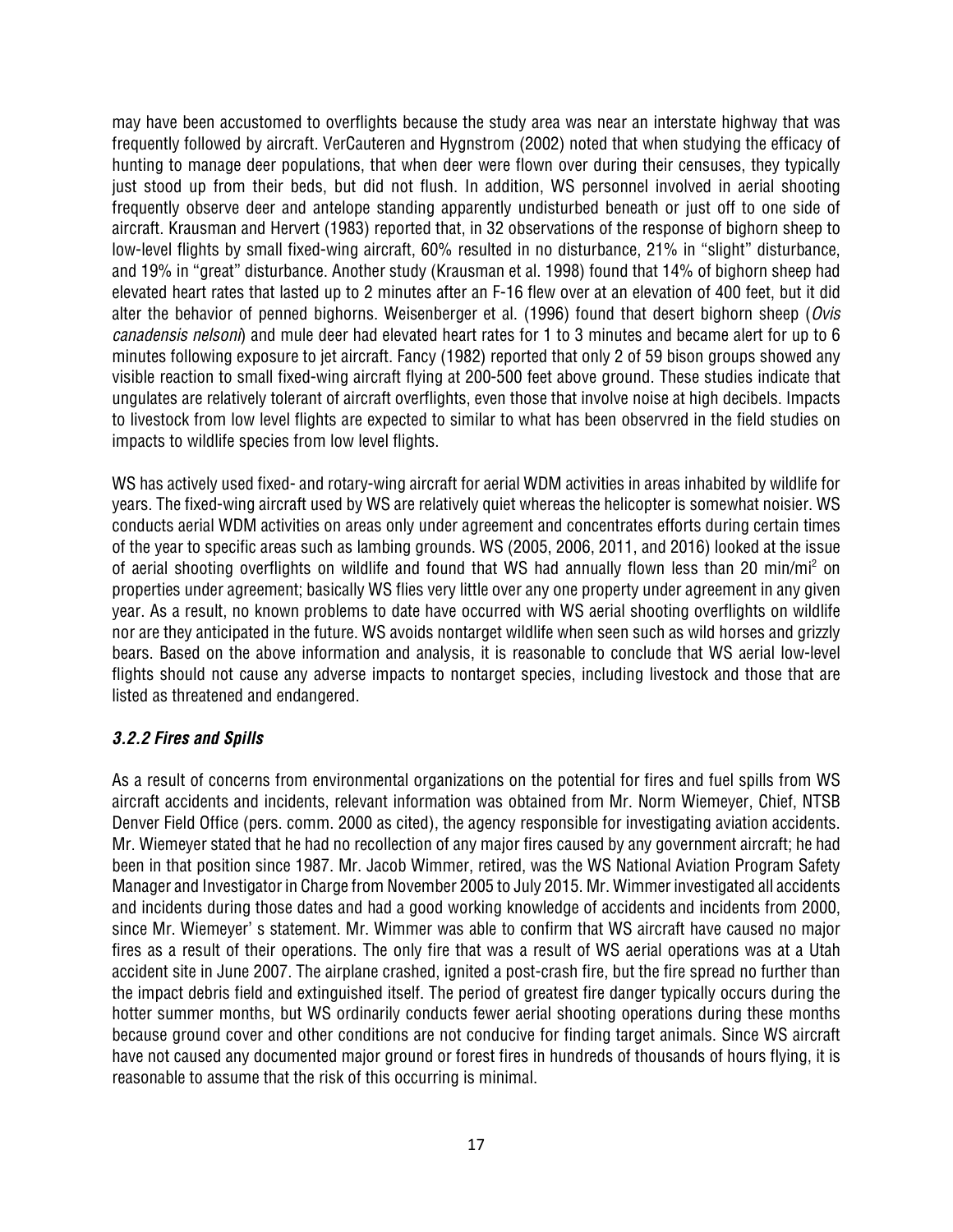# *3.2.3 Petroleum Products Contamination*

WS aircraft have caused no contamination due to leakage or spillage of petroleum products. There have been no reported fuel spills as a result of aircraft refueling operations either at fixed base operations or in field operations. No fuel or oil spillage has resulted through accident or incident and in all cases fuel tanks, fuel lines, oil tanks and oil lines have remained intact with the exception of the accident in Utah in 2007. The only rupture or leakage was a result of the accident named in the Fires and Spills section, but it was consumed by the subsequent fire before any seepage could occur.

Mr. Wiemeyer of NTSB stated that aviation fuel is extremely volatile and will evaporate within a few hours or less to the point that even its odor cannot be detected. Jet A fuel does not pose a large environmental problem if spilled at the maximum amounts used by WS under conditions where it is typically used by WS. It is a straight chained hydrocarbon with little benzene present and microbes would quickly break-down any spill residue through aerobic action (J. Kuhn, Montana Department of Environmental Quality, pers. comm., 2001). The quantities used by WS aircraft are relatively small (52 gallon maximum in a fixed-wing aircraft and 91 gallon maximum in the helicopters used by WS), and during much of each flight the amount of fuel on board would be considerably less than these maximum amounts. In some cases, not all of the fuel would be spilled. Thus, there should be little environmental hazard from unignited fuel spills. WS believes the low probability of a crash and subsequent spill, and one record of a minor fuel spill occurring from its aircraft fleet, poses negligible risk to the environment.

For privately owned aircraft, the aircraft owner or his/her insurance company is responsible for clean-up of spilled oils and other fluids, but only if required by the owner or manager of the property on which the accident occurred. In the case of Bureau of Land Management (BLM), USFS, and National Park Service lands, the land managing agency generally requires soil to be decontaminated or removed and properly disposed of. With the size aircraft used by WS, the quantities of oil capable of being spilled in any accident are small (i.e., 6-8 quarts maximum for reciprocating (piston) engines and 3-5 quarts for turbine engines) with minimal chance of causing environmental damage. Aircraft used by WS are single engine models, so the greatest amount of oil that could be spilled in one accident would be about 8 quarts. Due to the low quantities of oil on any given WS aircraft, the low probability of a crash, and subsequent spill, the risk to the environment is negligible.

Petroleum products degrade through volatilization and bacterial action, particularly when exposed to oxygen (EPA 2000). Thus, small quantity oil spills on surface soils can be expected to biodegrade readily. Even in subsurface contamination situations involving underground storage facilities, which would generally be expected to involve larger quantities than would ever be involved in a small aircraft accident, EPA guidelines provide for *natural attenuation* or volatilization and biodegradation to mitigate environmental hazards (EPA 2000). Thus, even where oil spills in small aircraft accidents are not cleaned up, the oil would not be expected to persist in the environment and would occur in such small quantities that the risk to drinking water and aquatic ecosystems is negligible.

# **4 UNCERTAINTIES AND CUMULATIVE IMPACTS**

Uncertainty in this risk assessment is negligible as WS has over 60 years using aircraft for WDM activities and understands potential risks of using aircraft. The knowledge gained from this experience has helped reduce uncertainties associated with low-level flying.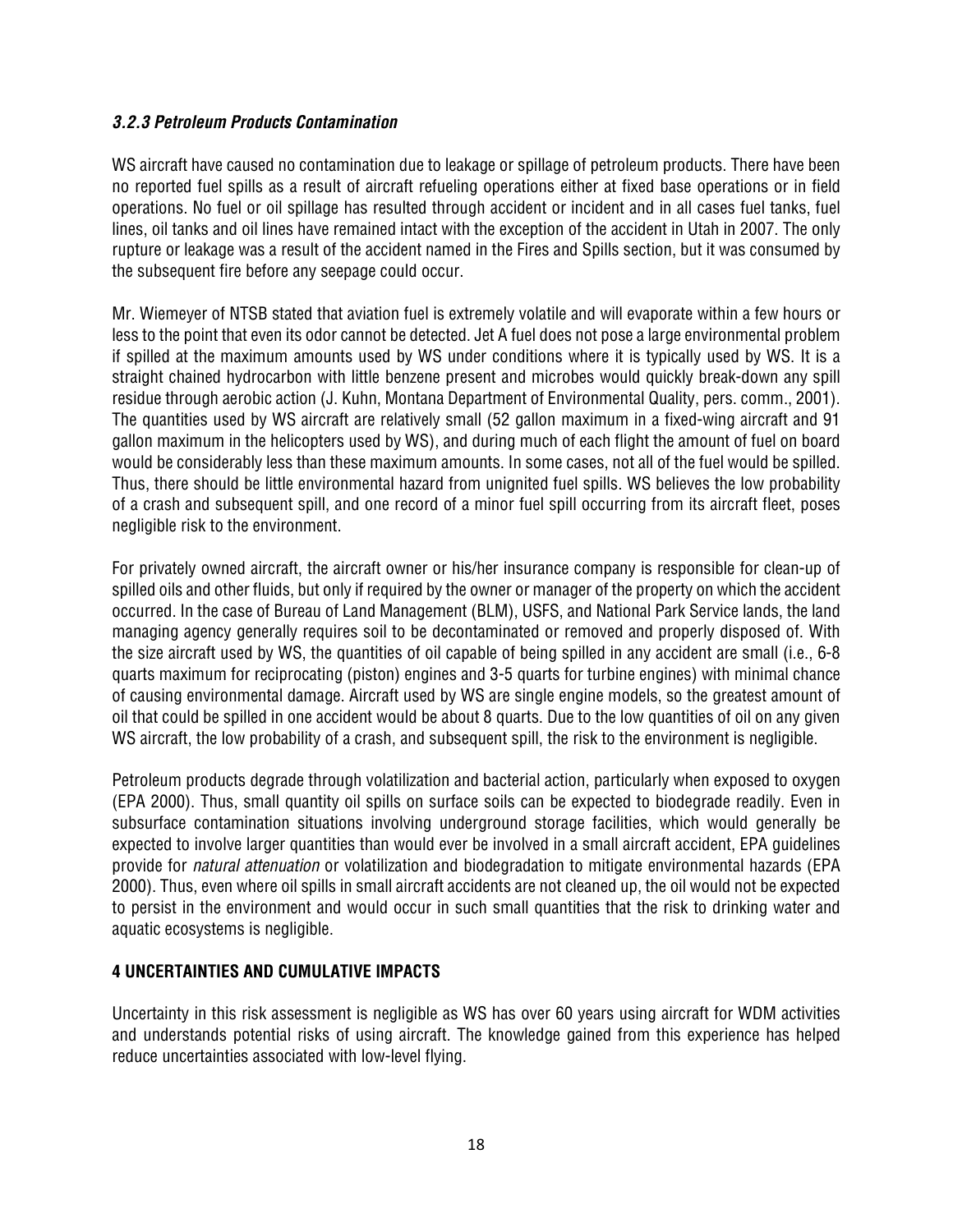Cumulative impacts could occur to target and nontarget animals. However, cumulative impacts are addressed in National Environmental Policy Act documents such as WS (2005, 2006, 2011, and 2016) and found not to be significant to any native population. From a human health perspective, the use of aircraft in WDM will not have any known cumulative impacts.

# **5 SUMMARY**

WS uses aircraft as a tool in WDM programs including aerial shooting, capture and release of wildlife (typically associated with research/monitoring), dispersing wildlife from damage sites, surveying/monitoring wildlife, and conducting aerial bait drops. These are typically only one component of an integrated approach to managing wildlife issues. WS works cooperatively with other natural resource agencies at the state and national level to implement the use of aircraft. Implementation of program-specific measures designed to reduce accidents with aircraft has reduced the risk to the public and workers. WS will continue to evaluate and implement, where appropriate, new protection measures. WS believes that the risks to people from crashes and theft of an airplane, to nontarget wildlife from misidentification and aerial overflights, and to the environment from fires and spills as a result of an accident are minimal. In addition, the use of firearms in aircraft has resulted in very few problems. WS will continue to support and conduct extensive training for pilots and crewmembers to make them more effective and reduce these risks.

# **6 LITERATURE CITED**

- Andersen, D. E., O. J. Rongstad and W. R. Mytton. 1989. Response of nesting red-tailed hawks to helicopter overflights. Condor 91:296-299.
- Beauchamp, A.J., M.D. Burt, and J. Jokiel. 2011. Eradication of feral goats (*Capra hircus*) from Makua Military Reservation, Oahu, Hawaii. IUCN Spp. Survival Comm. Occ. Papers 42:280-284.
- Bellrose, F. C. 1976. Ducks, Geese, and Swans of North America. 2nd ed. Stackpole Books, Harrisburg, PA. 544pp.
- Cain, S., A. Kadlec, D. L. Allen, R.A. Cooley, M. C. Hornocker, A. S. Leopold, and F. H. Wagner. 1972. Predator control-1971: A report to the Council on Environmental Quality and the Department of the Interior by the Advisory Committee on Predator Control. CEQ and USDI, Wash., DC. 207pp.
- Campbell, K. and C. J. Donlan. 2005. Feral goat eradications on islands. Cons. Biol. 19(5):1362-1374.
- Carrion, V.; Campbell, K.; Lavoie, C.; Cruz, F.; Donlan, C.J. 2007. Feral donkey (*Equus asinus*) eradications in the Galápagos. Biodiv. and Cons. 16(2):437-445.
- Carrion, V., C. J. Donlan, K. J. Campbell, C. Lavoie, and F. Cruz. 2011. Archipelago-wide island restoration in the Galápagos Islands: Reducing costs of invasive mammal eradication programs and reinvasion risk. Plos One Article e18835. Publ. May 11.
- Connolly, G. E., and B. W. O'Gara. 1987. Aerial hunting takes sheep-killing coyotes in western Montana. Proc. Great Plains Wildl. Damage Control Workshop 8:184-188.
- Conomy, J. T., J. A. Collazo, J. A. Dubovsky, W. J. Fleming. 1998. Dabbling duck behavior and aircraft activity in coastal North Carolina. J. Wildl. Manage. 62(3):1127-1134.
- Cruz, F., V. Carrion, K. J. Campbell, C. Lavoie, and C. J. Donlan, C.J. 2009. Bio-economics of large-scale eradication of feral goats from Santiago Island, Galápagos. J. Wildl. Manage. 73(2):191-200.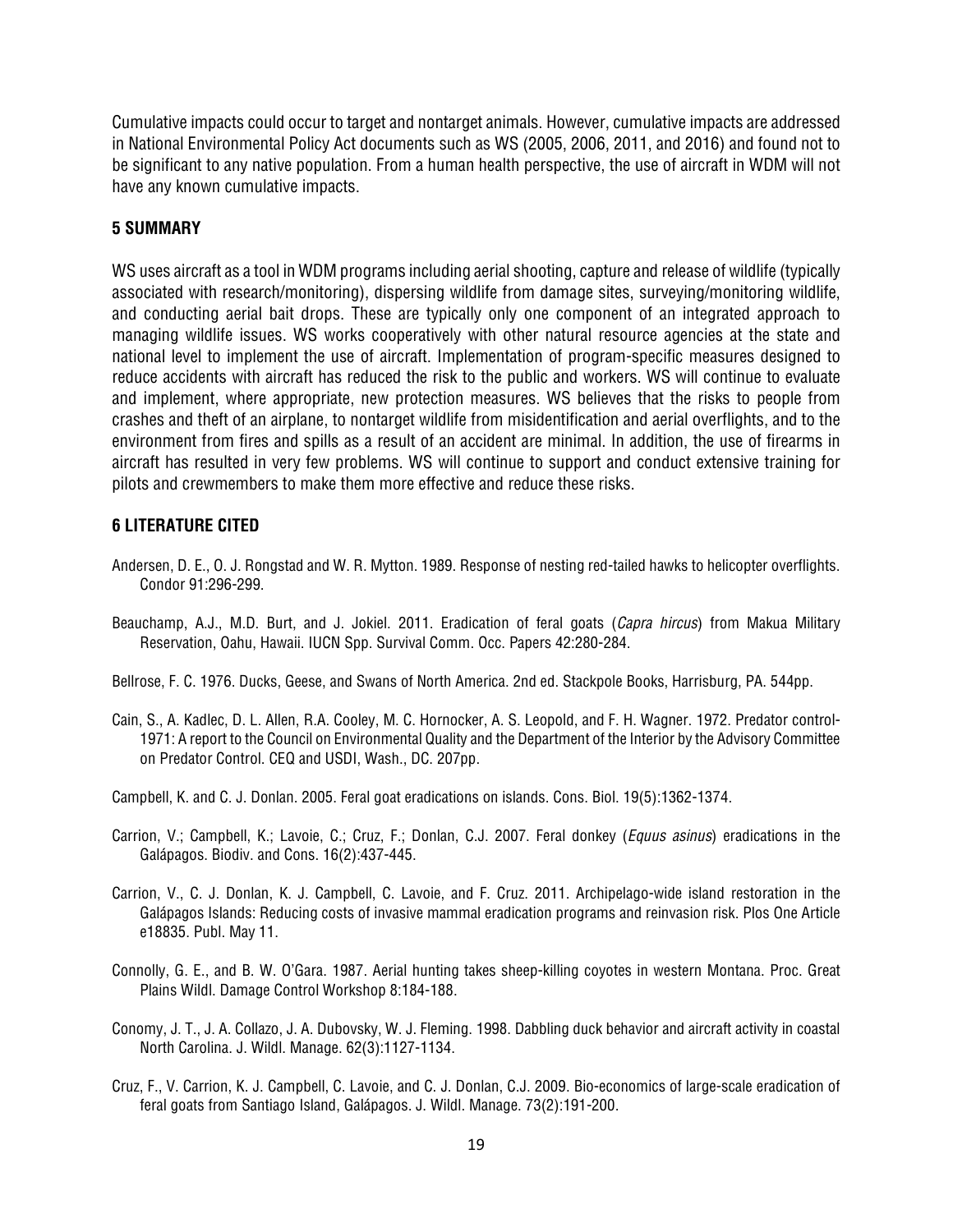- Delaney, D. K., T. G. Grubb, P. Beier, l. L. Pater, and M. H. Reiser. 1999. Effects of helicopter noise on Mexican spotted owls. J. Wildl. Manage. 63:60-76.
- Ellis, D. H. 1981. Responses of raptorial birds to low-level jet aircraft and sonic booms. Results of the 1980-81 joint U.S. Air Force-U.S. Fish and Wildl. Serv. Study. Institute for Raptor Studies, Oracle, AZ. 59 pp.
- Environmental Protection Agency (EPA). 2000. How to evaluate alternative cleanup technologies for underground storage tank sites: A guide for corrective action plan reviewers. @http://www.epa.gov/cgi-bin/claritgw. *Last visited 5/24/2014.*
- Fancy, S. G. 1982. Reaction of bison to aerial surveys in interior Alaska. Canadian Field Naturalist 96:91.
- Francis, C.D. and J.R. Barber. 2013. A framework for understanding noise impacts on wildlife: An urgent conservation priority. Frontiers in Ecology 11:305-313.
- Fuller, M. R., and J. A. Mosher. 1987. Raptor survey techniques. Pp 37-65. *In* B. A. Giron Pendleton, B.A Millsap, K. W. Cline, and D. M. Bird, eds. Raptor Management Techniques Manual. National Wildlife Federation, Washington, D.C.
- Gantz, G. F., and F. F. Knowlton. 2005. Seasonal activity areas of coyotes in the Bear River Mountains of Utah and Idaho. J. Wildl. Manage. 69:1652–1659.
- Gilmer, D. S., L. M. Cowardin, R. L. Duval, L. M. Mechlin, C. W. Shaiffer, and V. B. Kuechle. 1981. Procedures for the use of aircraft in wildlife biotelemetry studies. USFWS Resource Publ. 140, Wash., D.C.
- Goudie, R.I. 2006. Multivariate behavioural response of harlequin ducks to aircraft disturbance in Labrador. Environmental Conservation 33:28-35.
- Grubb, T. G., Delaney, D. K., Bowerman, W. W. and M. R. Wierda. 2010. Golden Eagle indifference to heli-skiing and military helicopters in northern Utah. J. Wildl. Manage. 74:1275–1285.
- Krausman, P. R., and J. J. Hervert. 1983. Mountain sheep responses to aerial surveys. Wildl. Soc. Bull. 11:372-375.
- Krausman, P. R., B. D. Leopold, and D. L. Scarbrough. 1986. Desert mule deer response to aircraft. Wildl. Soc. Bull. 14:68-70.
- Krausman, P. R., M. C. Wallace, C. L. Hayes, and D. W. DeYoung. 1998. Effects of jet aircraft on mountain sheep. J. Wildl. Manage. 62:1246-1254.
- Kushlan, J. A. 1979. Effects of helicopter censuses on wading bird colonies. J. Wildl. Manage. 43:756-760.
- Lancia, R. A., C. S. Rosenberry, and M. C. Conner. 2000. Population parameters and their estimation. Pp. 64-83. *In* S. Demaris and P. R. Krausman, eds. Ecology and Management of Large Mammals in North America. Prentice-Hall Incorporated, Upper Saddle River, New Jersey.
- Mason, J. R., W. C. Pitt, and M. J. Bodenchuk. 2002. Factors influencing the efficiency of fixed wing aerial hunting for coyotes in the western United States. International Biodeterioration & Biodegradation 49:189-197.
- McIlroy, J.C. and E.J. Gifford. 1997. The "Judas" pig technique: a method that could enhance control programs against feral pigs, *Sus scrofa*. Wildlife Research. 24: 483-491.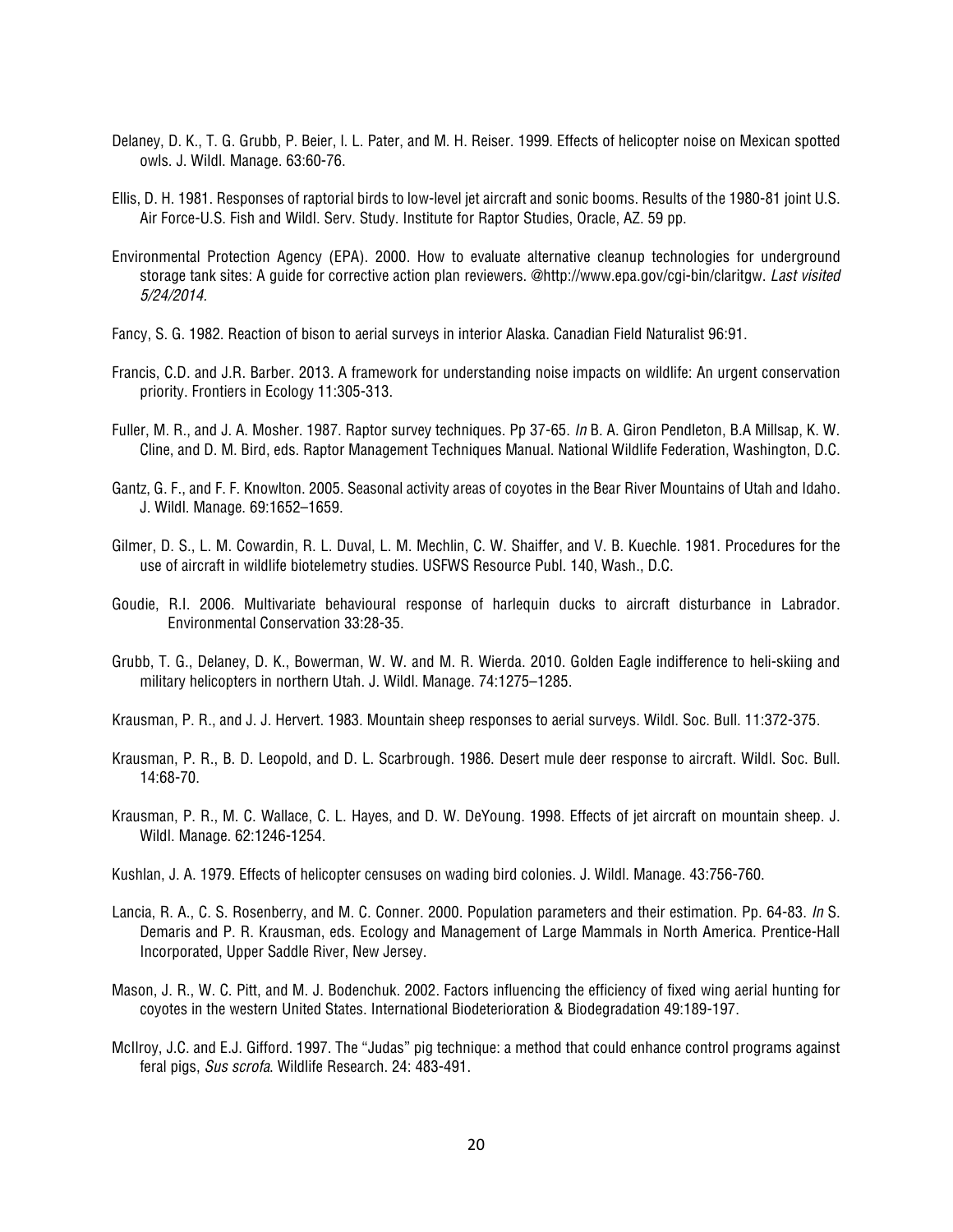- Millspaugh, J.J., D.C. Kelser, R.W. Kays, R.A. Gitzen, J.H. Schulz, C.T. Rota, C.M. Bodinof, J.L. Belant, and B.J. Keller. 2012. Wildlife telemetry and remote monitoring. Pp. 258-283 *in* N.J. Silvy ed. The Wildlife Techniques Manual, Research Vol1. Seventh edition. The Johns Hopkins Univ. Press, Baltimore, MD.
- National Business Center. 2004. Aviation Safety Review Fiscal Year 04. U.S. Dept. Interior, Nat. Bus. Ctr., Aviation Mgt. Directorate, Aviation Safety Div., Boise, ID Aircraft. 46 pp.
- National Park Service. 1995. Report of effects of aircraft overflights on the National Park System. US Dept. Interior-NPS D-1062, July, 1995.
- National Transportation Safety Board (NTSB). 2013. Aviation Statistics. Wash., DC. Website @ [http://www.ntsb.gov/data/aviation\\_stats.html.](http://www.ntsb.gov/data/aviation_stats.html) *Last visited 4/24/2014*.
- Oregon Museum of Science and Industry. 2017. How do we measure sound waves? OMSI Oregon Health and Science University. @ http://www.dangerousdecibels.org/virtualexhibit/6measuringsound.html. *Last visited 3/15/2017.*
- Parkes, J. P., D. S. L. Ramsey, N. Macdonald, K. Walker, S. McKnight, B. S. Cohen, and S. A. Morrison. 2010. Rapid eradication of feral pigs (*Sus scrofa*) from Santa Cruz Island, California. Biol. Cons. 143(3):634-641.
- Pepper, C.B., M.A. Nascarella, and R.J. Kendall. 2003. A review of the effects of aircraft noise on wildlife and humans, current control mechanisms, and the need for further study. Environmental Management 32:418-432.
- Saunders, G. 1993. Observations on the effectiveness of shooting feral pigs from helicopters. Austral. Wildl. Research 20:771-776.
- Shannon, G., M.F. McKenna, L.M Angeloni, K.R. Crooks, K.M. Fristrup, E. Brown, K.A. Warner, M.D. Nelson, C. White, J. Briggs, S. McFarland, and G. Wittemyer. 2015. A synthesis of two decades of research documenting the effects of noise on wildlife. Biological Reviews doi: 10.1111/brv.12207
- Speich, S. M. 1986. Colonial waterbirds. Pp 387−405. *In* A. Y. Cooperrider, R. J. Boyd, and H. R. Stuart, eds. Inventory and Monitoring of Wildlife Habitat. USDI, Bur. Land Manage., Serv. Cen., Denver, CO.
- Steen, D. 2006. The benefits of aerial hunting for feral hog management in southeast Texas pasture and rangelands. Proc. Vertebr. Pest Conf. 22:361-363.
- U.S. Department of Interior (DOI). 2017. DOI Annual Aviation Safety Summary. DOI Office of Aviation Services. @ https://www.doi.gov/aviation/safety/summary*. Last visited 3/14/2017*.
- U.S. Forest Service (USFS). 2002. Responses of Mexican spotted owls to low-flying military jet aircraft. USFS, Rocky Mtn. Res. Sta., January 2004. 3 pp.
- \_\_\_\_\_ USFS. 2013. U.S. Forest Service FY 2013 Aviation Safety Summary. USFS and Dept. Interior Interagency Aviation Training. 33 pp. https://www.doi.gov/aviation/safety/summary
- VerCauteren, K. C., and S. E. Hygnstrom. 2002. Efficacy of hunting for managing a suburban deer population in eastern Nebraska. Proc. National Bowhunting Conf. 1:51-58.
- Wagner, K. K. and M. R. Conover. 1999. Effect of preventive coyote hunting on sheep losses to coyote predation. J. Wildl. Manage. 63: 606-612.
- Weisenberger, M. E., P. R. Krausman, M. C. Wallace, and O. E. Maughan. 1996. Effects of simulated jet aircraft noise on heart rate and behavior of desert ungulates. J. Wildl. Manage. 60:52-61.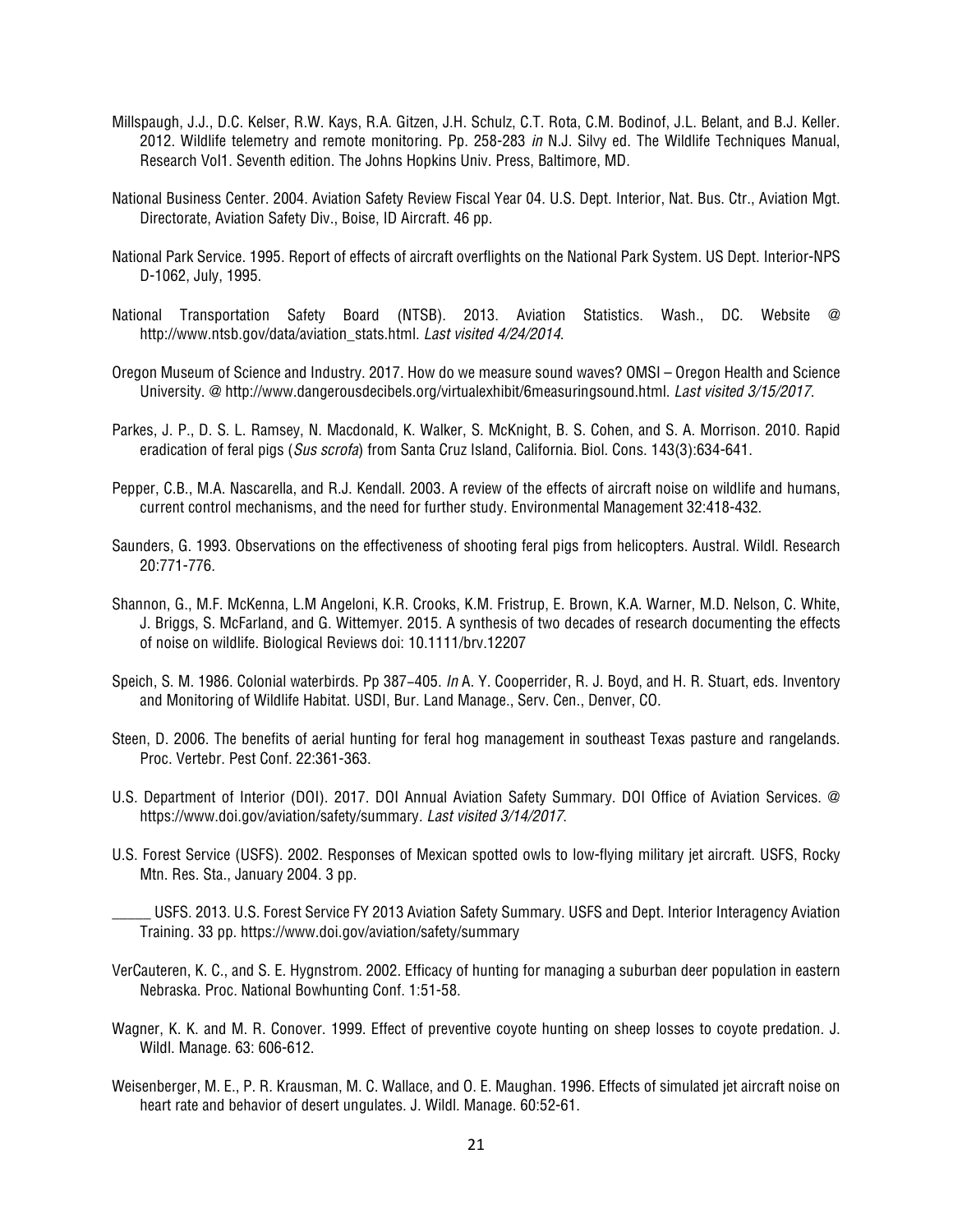- White, C. M. and S. K. Sherrod. 1973. Advantages and disadvantages of the use of rotor-winged aircraft in raptor surveys. Raptor Research 7:97-104.
- White, C. M. and T. L. Thurow. 1985. Reproduction of ferruginous hawks exposed to controlled disturbance. Condor 87:14-22.
- Wildlife Services (WS). 2006. Predator damage management in New Mexico. Environmental Assessment, Finding of No Significant Impact, and Record of Decision. 1/30/06. USDA-APHIS-WS, 8441 Washington St. NE, Albuquerque, NM 87113. 183 pp.

WS. 2011. Predator damage management in Nevada. Final Environmental Assessment, June. USDA-APHIS-WS, 8775 Technology Way, Reno, NV 89521. 170 pp.

WS. 2010. Environmental Assessment (EA) and decision/finding of no significant impact (FONSI) - Oral vaccination to control specific rabies virus variants in raccoons, gray foxes, and coyotes in the United States. USDA, APHIS, WS, 4700 River Road, Unit 87, Riverdale, MD 20737-1234.

WS. 2012. Environmental assessment (EA) and decision/finding of no significant impact (FONSI) – Field trial of an experimental rabies vaccine, human adenovirus type 5 vector in New Hampshire, New York, Ohio, Vermont, and West Virginia. USDA, APHIS, WS. 4700 River Road, Unit 87, Riverdale, MD 20737-1234.

\_\_\_\_ WS. 2013. Monitoring Report-Calendar Year 2010-for Environmental Assessment – Oral vaccination to control specific rabies virus variants in raccoons, gray foxes, and coyotes in the United States. USDA, APHIS, Wildlife Services, 140-C Locust Grove Rd, Pittstown, NJ, 08867. 26p.

WS. 2017. Predator damage management in Colorado. Environmental Assessment, Finding of No Significant Impact, and Record of Decision. 1/19/2017. USDA-APHIS-WS, 12345 West Alameda Pkwy., Suite 210, Lakewood, CO 80228. 334 pp.

\_\_\_\_\_ WS. 2019. Predator damage management in Utah. Environmental Assessment, Finding of No Significant Impact, and Record of Decision. 4/15/2019. USDA-APHIS-WS, 1860 W Alexander St., West Valley City, UT 84119. 194 pp.

### **7 PREPARERS**

### **7.1 APHIS-WS Methods Risk Assessment Committee**

#### **Writers for "Use of Aircraft in Wildlife Damage Management Risk Assessment":**

#### **Primary Writer:** Thomas Hall

**Position:** USDA-APHIS-WS, Operational Support Staff, Staff Wildlife Biologist, Fort Collins, CO

**Education:** BS Biology (Natural History) and BA Psychology – Fort Lewis College; MS Wildlife Ecology – Oklahoma State University

**Experience:** Special expertise in wildlife biology, identification, ecology, and damage management. Thirtyone years of service in APHIS Wildlife Services including research and operations in CO and WY for research and OR, GU, CA, OK, and NV for operations conducting a wide variety of programs including bird damage research and management, livestock protection (predators and birds), invasive species management, wildlife hazard management at airports, property and natural resource protection including waterfowl, brown tree snake, feral swine, rodent, and beaver damage management and including conducting (crew member and ground crew) and supervising aerial operations in OR, OK, and NV. Expert in preparing environmental documents for WS programs to comply with the National Environmental Policy Act and the Endangered Species Act.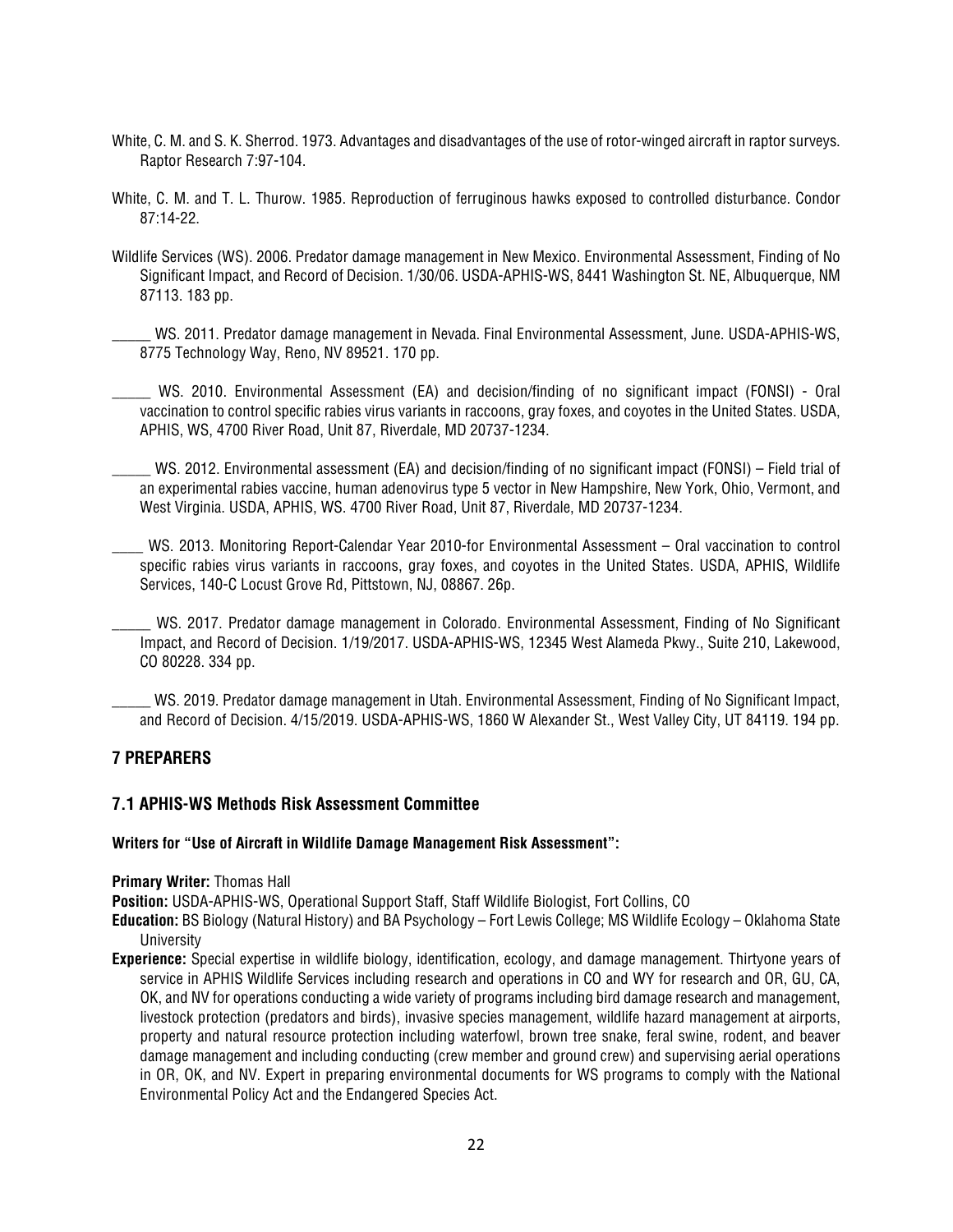#### **Editors/Contributors for "Use of Aircraft in Wildlife Damage Management Risk Assessment":**

**Editor:** Michael Green

**Position:** USDA-APHIS-Wildlife Services (WS), Environmental Coordinator, Fredrick, MD

**Education:** BS Wildlife and Fisheries Sciences, University of Tennessee

**Experience:** Special expertise in wildlife biology, ecology, and damage management. Eleven years of work experience with WS in MD and VA. Experienced in a wide range of program activities including nutria eradication, airport wildlife management, and wildlife damage management to protect livestock, aquaculture, public safety, and natural resources. Served as staff biologist in WS Headquarters for two years.

#### **Editor/Contributor:** Andrea Lemay

- **Position:** USDA-APHIS-Policy and Program Development (PPD), Environmental and Risk Analysis Services (ERAS), Biological Scientist, Raleigh, NC
- **Education:** BS Plant and Soil Science (Biotechnology) University of Massachusetts; MS Plant Pathology -North Carolina State University
- **Experience:** Twelve years of service in APHIS conducting risk analysis. Four years of experience in preparing environmental analyses in compliance with the National Environmental Policy Act.

#### **Editor/Contributor:** Fan Wang-Cahill

- **Position:** USDA-APHIS-Policy and Program Development (PPD), Environmental and Risk Analysis Services (ERAS), Environmental Health Specialist, Riverdale, MD
- **Education:** B.S. Biology and M.S. Hydrobiology Jinan University, Guangzhou, China; Ph.D. Botany (Ultrastructure/Cell Biology) – Miami University
- **Experience:** Joined APHIS in 2012, preparing human health risk assessments and providing assistance on environmental compliance. Prior experience before joining APHIS includes 18 years environmental consulting experience specializing in human health risk assessments for environmental contaminants at Superfund, Resource Conservation and Recovery Act (RCRA), and state-regulated contaminated facilities.

#### **Editor/Contributor:** Jim Warren

- **Position:** USDA-APHIS-Policy and Program Development (PPD), Environmental and Risk Analysis Services (ERAS), Environmental Toxicologist, Little Rock, AR
- **Education:** B.S. Forest Ecology and M.S. Entomology University of Missouri; Ph.D. Environmental Toxicology Clemson University
- **Experience:** Seven years of experience working for APHIS preparing ecological risk assessments and providing assistance on environmental compliance. Prior experience before joining APHIS includes other government and private sector work regarding ecological risk assessments related to various environmental regulations.

#### **Editor/Contributor:** Ryan Wimberly

**Position:** USDA-APHIS-WS, Operational Support Staff, Staff Wildlife Biologist, Madison, TN

**Education:** BS Wildlife Management and Ecology – Northwest Missouri State University

- **Experience:** Special expertise in wildlife biology, ecology, and damage management. Sixteen years of service with APHIS Wildlife Services, including operations and research, conducting a wide variety of programs, including bird damage research and management, livestock protection, invasive species management, wildlife hazard management at airports, property, and natural resource protection. Expert in preparing environmental documents for WS programs to comply with the National Environmental Policy Act and the Endangered Species Act.
- **Data Contributor:** Joey Millison

**Position:** USDA-APHIS-WS Information and Technology (IT), Junior Applications Developer

**Education:** Information and Technology coursework from various sources

**Experience:** Eleven years of experience in APHIS, WS Management Information System (MIS) Group. Retrieves WS field data from the MIS for writers, reviewers, and editors.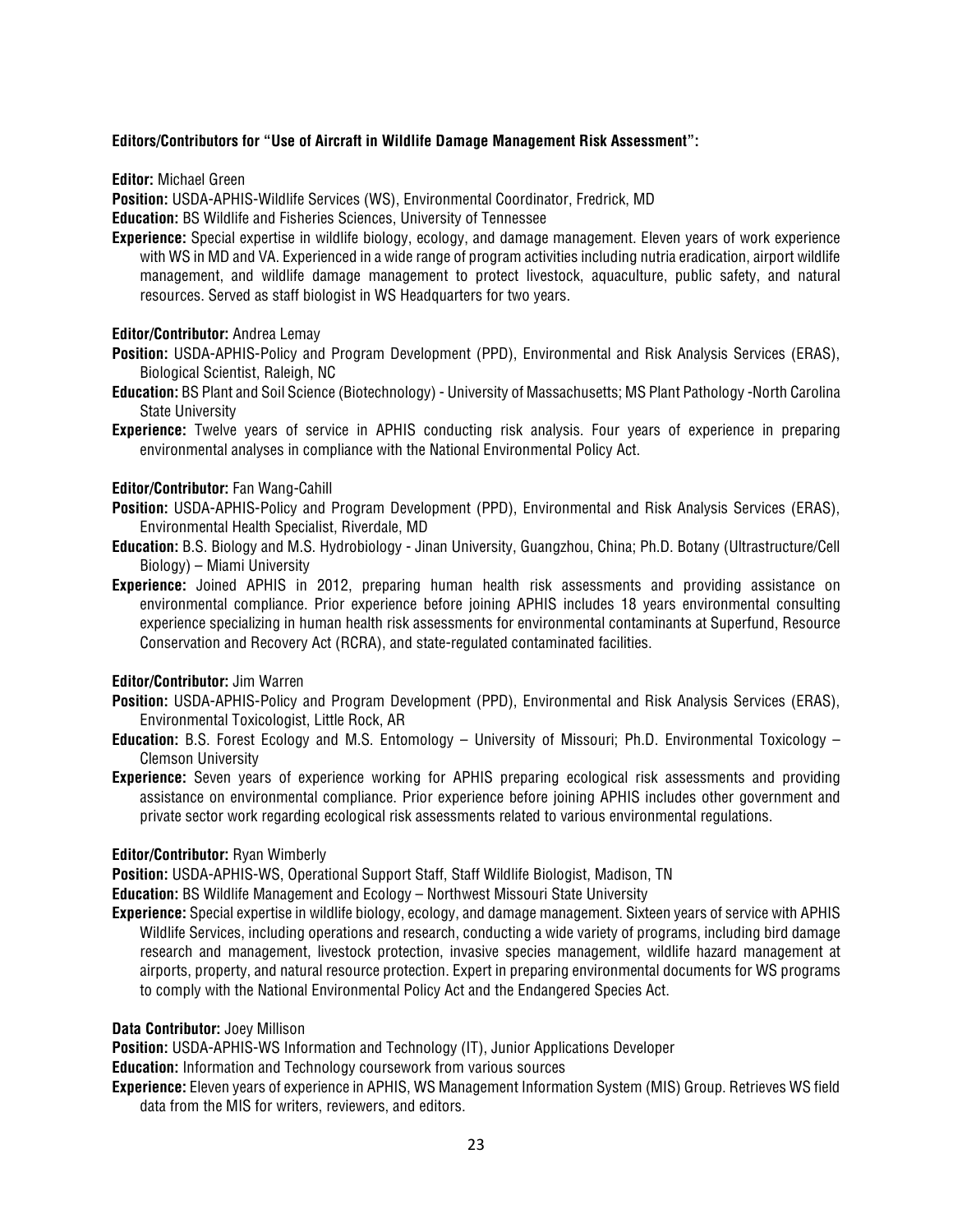# **7.2 Internal Reviewers**

#### **USDA APHIS Wildlife Services**

#### **Reviewer:** Lloyd Burraston (retired)

**Position:** USDA-APHIS-WS, Aviation Training and Operations Center, Manager, Cedar City, UT

- **Education:** FAA Certificated Commercial Pilot, Instrument and Multi Engine Fixed Wing rating. FAA Certified Flight Instructor and FAA Maintenance Instructor. FAA Certificated Airframe and Powerplant Technician. FAA Inspection Authorization. Graduate AS, Aeronautical Technology.
- **Experience:** Special expertise in light aircraft maintenance technology with 31 years of light aircraft flight instruction. Eleven years WS Aviation Training and Operations Center Manager.

#### **Reviewer:** Rodney Hamilton (left the agency)

**Position:** USDA-APHIS-WS National Aviation Coordinator, Las Vegas, NV

- **Education:** BS Aerospace Science Technology Central Washington University; MAS Aerospace Science Management Embry Riddle Aeronautical University; U.S. Air Force Air Command and Staff College, U.S. Air Force Aviation Safety Officer School University of Southern California, Aviation Accident Investigator School National Transportation Safety Board, FAA Certificated Airline Transport Pilot.
- **Experience:** Expertise in aviation training, aircraft flight instruction, flight operations management, flight safety program management, and aircraft mishap investigations. Six years of service in APHIS as WS National Aviation Coordinator. Retired U.S. Air Force Pilot (20 years).

**Reviewer:** Philip Mastrangelo (retired)

**Position:** USDA-APHIS-WS, State Director/Supervisory Wildlife Biologist, Bismarck, ND

- **Education:** BS Wildlife Management, MS Biology, Eastern Kentucky University
- **Experience:** Special expertise in wildlife biology, ecology, and damage management including supervising an aerial operation program. Thirty years of service in APHIS Wildlife Services in a wide variety of programs (livestock, aquaculture, property, human health and safety, and natural resource protection) including predator, bird, beaver, and rodent damage management activities.

**Reviewer:** Alan May (retired)

**Position:** USDA-APHIS-WS, State Director/Supervisory Wildlife Biologist, Albuquerque, NM

**Education:** BS Wildlife and Fisheries Sciences, Texas A&M University

**Experience:** Special expertise in wildlife biology, ecology, and damage management including supervising an aerial operation program. Twenty nine years of service in APHIS Wildlife Services in TX, NH, VT, MS, and NM with experience in a wide variety of programs (livestock , aquaculture, dairy, property, and natural resource protection) including predator, bird, beaver, feral swine, and rodent damage management activities.

**Reviewer:** Lee Sherman (left the agency)

**Position:** USDA-APHIS-WS, National Aviation Safety Manager, Cedar City, UT

- **Education:** FAA Certified Airline Transport Pilot -Airplane Multi-Engine, Rotorcraft Helicopter, Commercial Pilot Single-Engine Land and Seaplane, FAA Certified Flight Instructor – Airplane Single and Multi-Engine, Rotorcraft Helicopter, Instrument Airplane and Helicopter. B.S. Aviation-Flight Operations.
- **Experience:** Dual rated pilot with 21 year background in civil and military aviation.

#### **Reviewer:** John Steuber

**Position:** USDA-APHIS-WS, State Director/Supervisory Wildlife Biologist, Billings, MT

**Education:** BS Biology, BS Wildlife Management Texas A&M University

**Experience:** Special expertise in wildlife biology, wildlife damage management, and aviation program management. Twenty-nine years of service in APHIS Wildlife Services including a wide variety of programs such as endangered species protection (avian and mammalian predators), livestock protection (avian and mammalian predators), and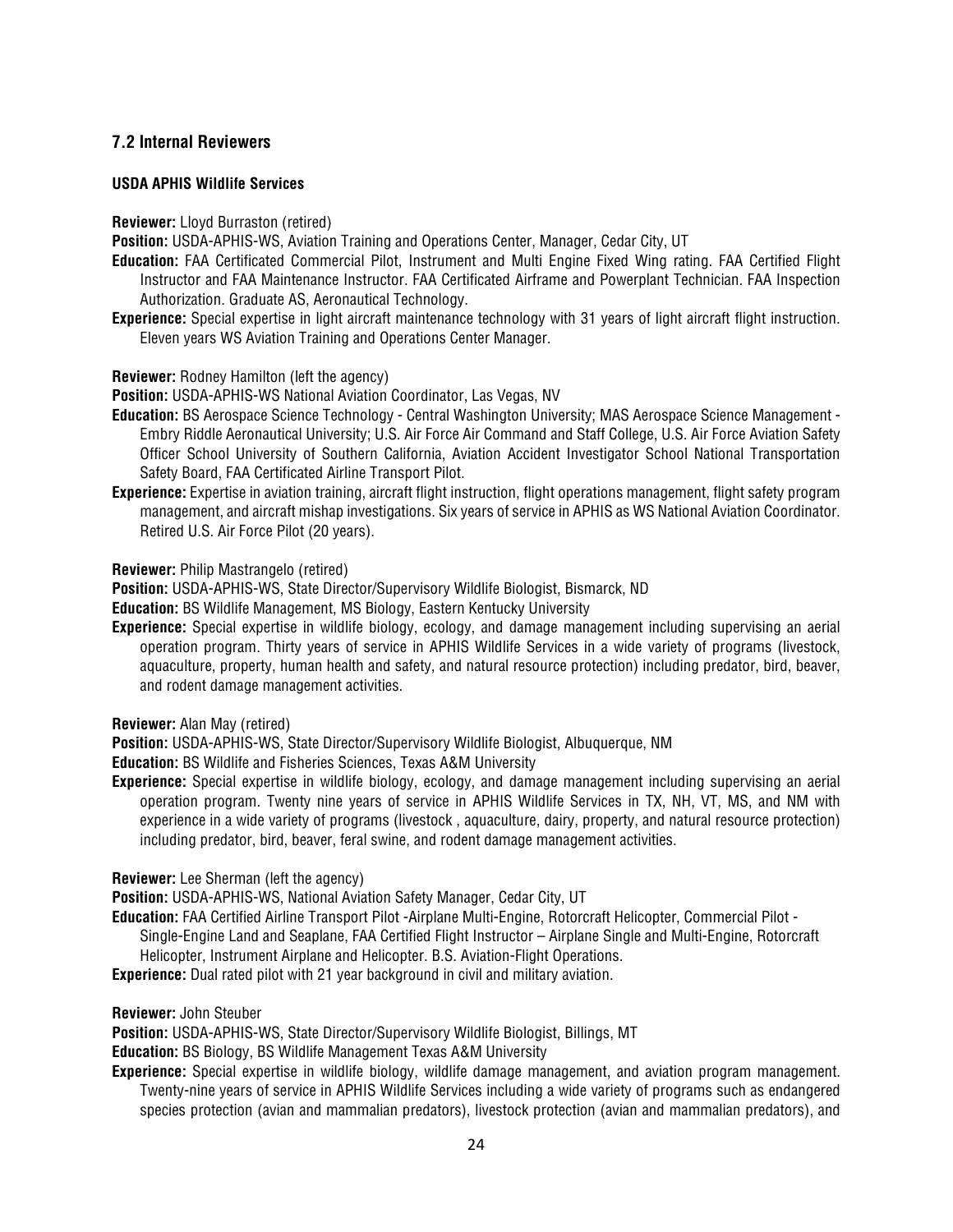property and resource protection (aquatic rodent and feral hog damage management). Expert in managing statewide aviation programs (CA, OK, and MT). Sixteen years of experience as a State Director (OK and MT) managing a statewide APHIS Wildlife Services program.

**Reviewer:** Jacob Wimmer (retired)

**Position:** WS National Aviation Safety Manager, Miles City, MT

- **Education –** University of Southern California Aviation Safety and Security Program, U.S. Army Aviation Safety Center and U.S. Army Aviation Rotary Wing Flight School
- **Experience –** Twenty five years aviation safety operations and 45 years helicopter operations

**Reviewer:** Michael Yeary

**Position:** USDA-APHIS-WS, Assistant Regional Director/Supervisory Wildlife Biologist, Fort Collins, CO **Education:** BS in Wildlife Ecology, Texas A&M University

**Experience:** Special expertise in wildlife damage management including supervising an aerial operation program. Thirty five years of service in APHIS Wildlife Services in TX, KS, and CO with experience in a wide variety of programs (livestock , aquaculture, dairy, property, natural resources, and human health and safety protection) including predator, bird, beaver, feral swine, and rodent damage management activities.

#### **USDA APHIS Marketing and Regulatory Business Services, Investigative Enforcement Division (IES)**

**Reviewer:** Timothy Fordahl

**Position:** USDA-APHIS-Investigative Enforcement Services (IES), Western Regional Director, Fort Collins, CO **Experience:** Expertise in regulatory investigations and APHIS policy with 16 years of service in APHIS IES. Retired U.S. Marine Corps (20 years) with expertise in investigations.

### **7.3 Peer Reviewers**

The Office of Management and Budget requires agencies to have peer review guidelines for scientific documents. The APHIS guidelines were followed to have "*The Use of Aircraft in Wildlife Damage Management Risk Assessment*" peer reviewed. WS worked with the Association of Fish and Wildlife Agencies to have experts review the documents.

### *7.3.1 Peer Reviewer Agencies Selected by the Association of Fish and Wildlife Agencies*

**Reviewer:** Association of Fish and Wildlife Agencies **Reviewer:** Michigan Department of Natural Resources **Reviewer:** New Mexico Department of Game and Fish **Reviewer:** Pennsylvania Game Commission Bureau of Wildlife Management **Reviewer:** North Dakota Game and Fish Department

### *7.3.2 Comments*

Comments with concerns and a response regarding the risk assessment:

- **1. Comment:** The crew training and communication is critical to safety. **Response:** We added additional language about the importance of communication and crew safety and training to this Risk Assessment.
- **2. Comment:** Replace the term aerial hunting with aerial shooting. **Response:** WS agrees and replaced the term in this Risk assessment.